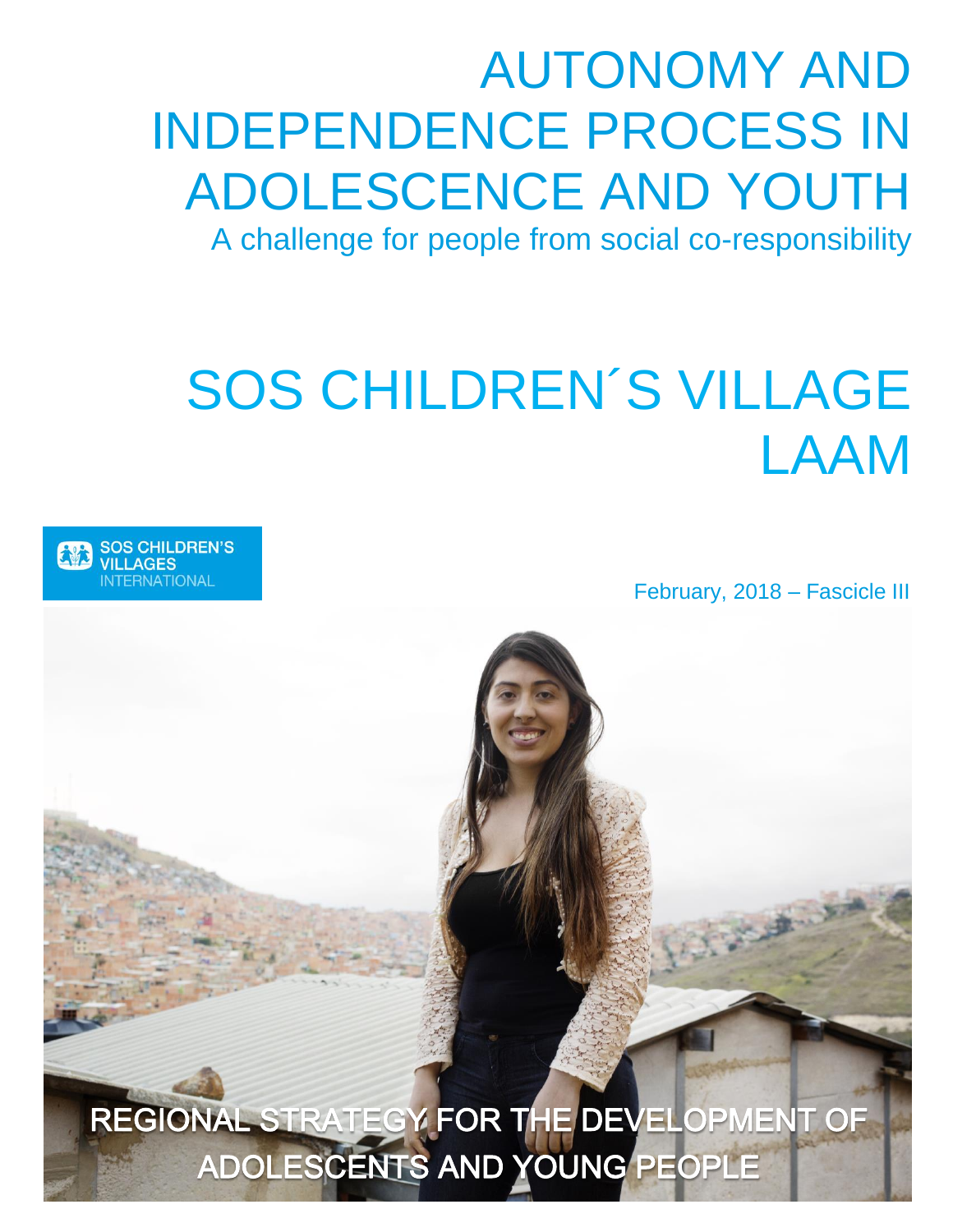### **KEY USERS**

Mandatory for: Member Associations and General Secretariat of Latin America and the Caribbean (LAAM)

### **RELATED POLICIES**

| Fundamental policy: | <b>Policy Programme</b>                               |
|---------------------|-------------------------------------------------------|
| Main policy:        | <b>Child Protection Policy</b>                        |
|                     | <b>Gender Equality Policy</b>                         |
|                     | <b>Formal Education Policy</b>                        |
|                     | Policy on the Inclusion of Children with Disabilities |
| Quality standards:  | Manual for the SOS Children's Village                 |
|                     | <b>Family Strengthening Programmes Manual</b>         |

### **DOCUMENTS, TOOLS, RELATED SYSTEMS**

| Preliminary Fascicle of Adolescents and Young People in LAAM                       |
|------------------------------------------------------------------------------------|
| Fascicle I of Adolescents and Young People in LAAM: Youths Approach                |
| Fascicle II of Adolescents and Young People in LAAM: Biopsychosocial Development   |
| Support Document to Achieve Gender Equality                                        |
| Causes and risks of the loss of the family care in Latin America and the Caribbean |
| Code of Conduct                                                                    |
| Human Resources Manual                                                             |

### **RESPONSIBLE OF THE CONTENT**

| Functional area: | Programmes IOR LAAM                                                                                                                                                                                       |
|------------------|-----------------------------------------------------------------------------------------------------------------------------------------------------------------------------------------------------------|
|                  | Work team for Integrated Development of Adolescents and Young People LAAM:                                                                                                                                |
|                  | Jessica Fallas, Director of the Employability Programme, SOS Costa Rica<br>$\qquad \qquad \bullet$<br>Technical Teams, Adolescents and Young People, Programmes SOS Costa Rica<br>$\qquad \qquad \bullet$ |
|                  | Ignacio Rivas, National Coordinator of Youth Development, SOS Chile<br>$\qquad \qquad \bullet$                                                                                                            |
|                  | Technical Teams, Adolescents and Young people, Programme SOS Chile<br>$\qquad \qquad \bullet$                                                                                                             |
|                  | Sergio Marques, National Programmes Sub-manager, SOS Brazil<br>$\qquad \qquad \bullet$                                                                                                                    |
|                  | Technical Teams, Adolescents and Young People, Programmes SOS Brazil<br>$\qquad \qquad \bullet$                                                                                                           |
|                  | Jessica Ugalde, Programmes Coordinator IOR LAAM<br>$\bullet$                                                                                                                                              |
|                  | Santiago Arturo, Programmes Coordinator IOR LAAM<br>$\qquad \qquad \bullet$                                                                                                                               |
| Cooperation:     | Oscar Valverde Cerros, External Youth Expert<br>Ayleen Cascante Zúñiga, Assistant                                                                                                                         |

### **DEVELOPMENT PROCESS**

| Approved by:                             | Dayan Mora, Regional Programmes Advisor<br>Nadia Garrido, Regional Programmes Director |
|------------------------------------------|----------------------------------------------------------------------------------------|
| Original language:                       | Spanish                                                                                |
| Address in the<br>Collaboration Platform |                                                                                        |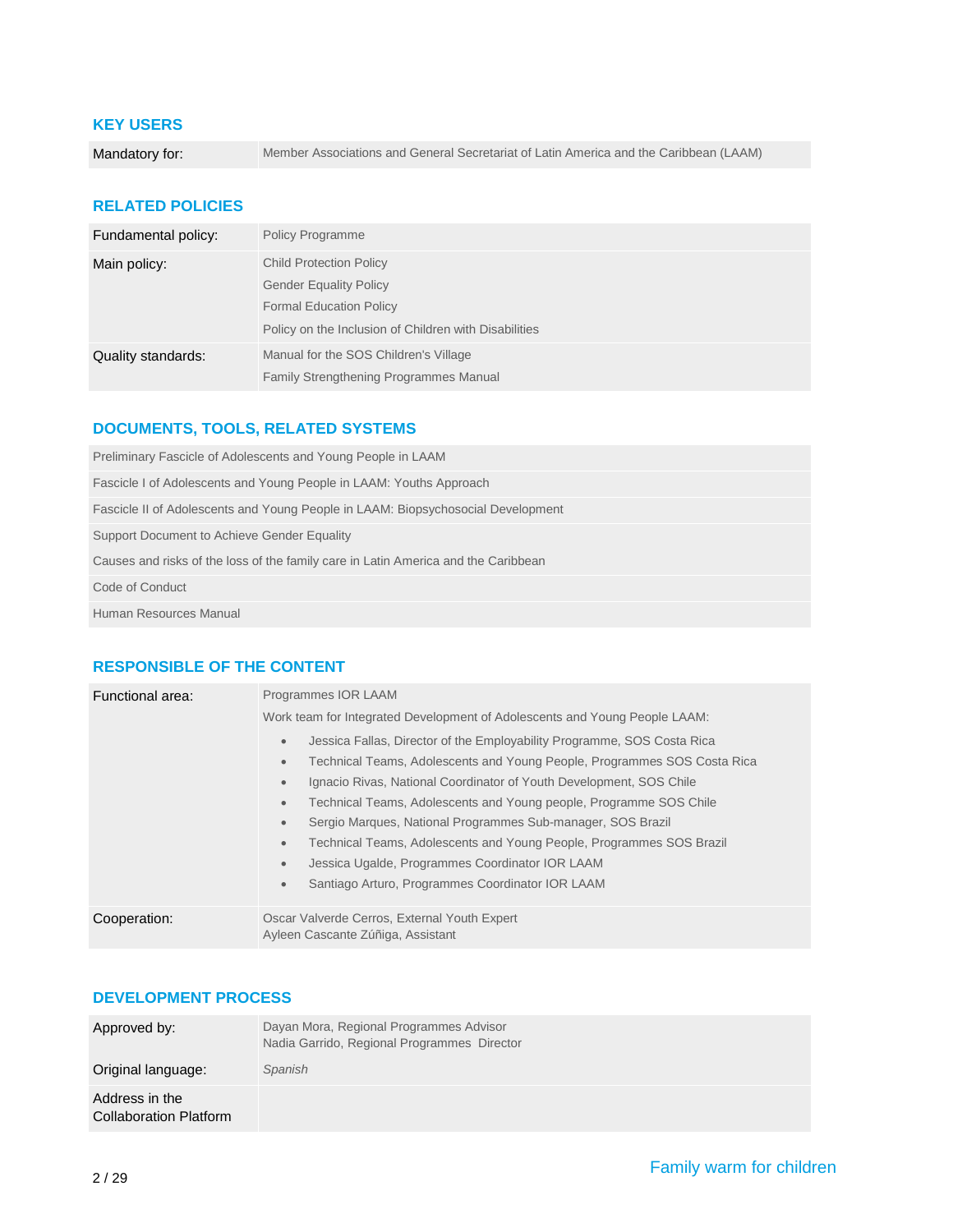# INDEX

| 2 THE DEVELOPMENT OF PROGRESSIVE AUTONOMY AND SKILLS FOR LIFE ¡ERROR!                                              |
|--------------------------------------------------------------------------------------------------------------------|
| <b>MARCADOR NO DEFINIDO.</b>                                                                                       |
|                                                                                                                    |
| 2.2. The development of life skills for the processes of autonomy and independence Error!<br>Marcador no definido. |
| 3 LIFE TRAJECTORIES AND LIFE PROJECTS ¡ERROR! MARCADOR NO DEFINIDO.                                                |
| 3.1. Relevant social changes that have altered the paths of life [Error! Marcador no definido.                     |
| 3.2. From the traditional view of "Life Project" to the approach of "a life with meaning and with                  |
|                                                                                                                    |
| 4 THE ROLE OF EDUCATION AND TRAINING IN THE DEVELOPMENT OF THE AUTONOMY                                            |
|                                                                                                                    |
| 4.1. Professional, vocational and occupational guidance [Error! Marcador no definido.                              |
|                                                                                                                    |
| 5 THE EMPLOYABILITY IN ADOLESCENCE AND YOUTH: BETWEEN EMPLOYMENT AND                                               |
|                                                                                                                    |
|                                                                                                                    |
|                                                                                                                    |
| 6 ACCESS TO HOUSING: OBSTACLES AND OPPORTUNITIES ¡ERROR! MARCADOR NO                                               |
| <b>DEFINIDO.</b>                                                                                                   |
| <b>CONSIDERATIONS FOR THE WORK OF SOS CHILDREN'S VILLAGES 21</b>                                                   |
|                                                                                                                    |
|                                                                                                                    |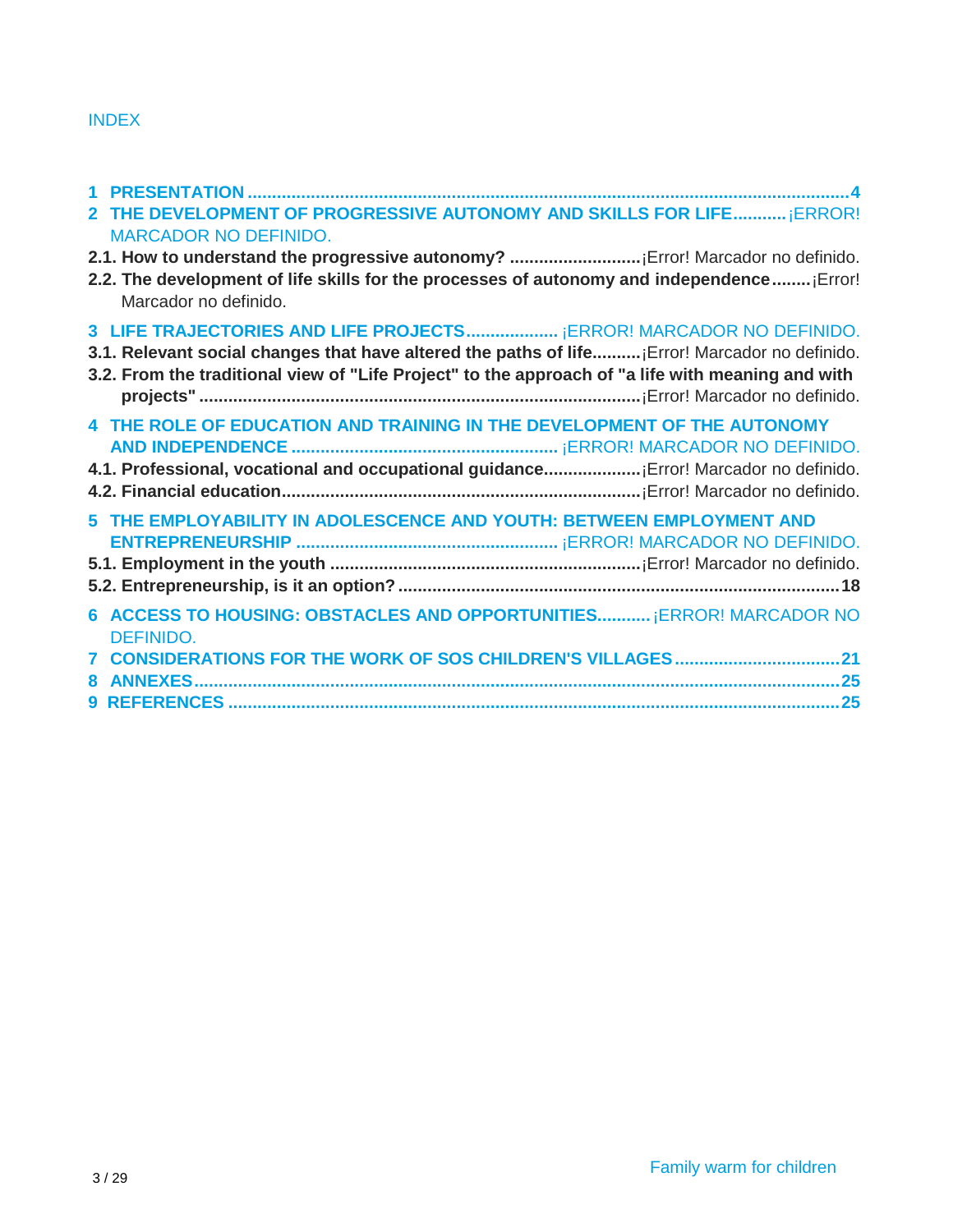# <span id="page-3-0"></span>**1. Presentation**

In Fascicle 2 "Biopsychosocial development in adolescence and youth. An approach from integrality to promote social and emotional well-being", the review and reconstruction of identity was mentioned as one of the great challenges that adolescents and young people face in this vital phase, from where they seek to know who they are, as an individual and autonomous being, differentiated from the people who have been significant referents in their lives, and from where, not only relationships are established with themselves, with other people and with the environment, but from problems are solved, decisions are made and a sense of orientation is built toward the future.

In this way, every adolescent and young person develops an exploration of herself/himself to walk toward processes of independence, autonomy and emancipation. Without altering that this represents the experience of conflict (sometimes implicit and sometimes explicit), between the desire of independence and the need for security and protection offered by the family or environments where care has been found<sup>1</sup>, at the same time that tensions and paradoxes among the social pressures for the assumption of autonomous and independent responsibilities and the limited opportunities to be inserted to an increasingly competitive, saturated and disadvantaged market, especially for young people (in terms of social guarantees and protection).

As stated by the United Nations International Children's Fund (UNICEF) in the face of current challenges it is difficult to analyze, understand and accompany transitions to adulthood, precisely in a context and social, cultural, political and economic conditions marked by the early expulsion of minors from the educational system, the existence of child labor, the increase in the informal self-employment, early maternity and paternity and family outreach in which several family groups live in the same domestic unit due to the precarious economic conditions.<sup>2</sup>

For this reason, in the present Fascicle, these processes and complex challenges faced by adolescents and young people are precisely reviewed in the exploration and definition of possible paths of life that will enable them to make a transition toward adulthood in a socio-economic context characterized by a high uncertainty, which often make difficult and even contradict, not only the dreams and desires of adolescents and young people in the region, but even, the expectations from the adult world.

# **2. The development of progressive autonomy and life skills**

During adolescence and youth, there is a progressive process of individuation (not individualization) in people, which leads them step by step to the consolidation of their identity, which in turn establishes the possibility of building psychological autonomy and subsequently economic autonomy, necessary to face the challenges of adulthood.

Based on the formulation of ideals and own reasoning, the exploration around possible life paths and possible meanings of life and the subsequent establishment of a personal commitment to these aspects

 $\overline{a}$ 

The individuation is the process by which a person is an individual; in other words, it is recognized as a whole with particularities that make him/her unique in the midst of the community and of the others. It is about the process in which it is to be oneself and are aware of that sameness in relation to the others. It does not referred to the separation of the collectivity, but to the recognition that, being part of the collectivity, every subject is an individual with his/her own ideas, motivations, feelings, needs for self-realization, desires, etc. In other words, it does not refer to a selfish individualization and therefore does not lead to individualism.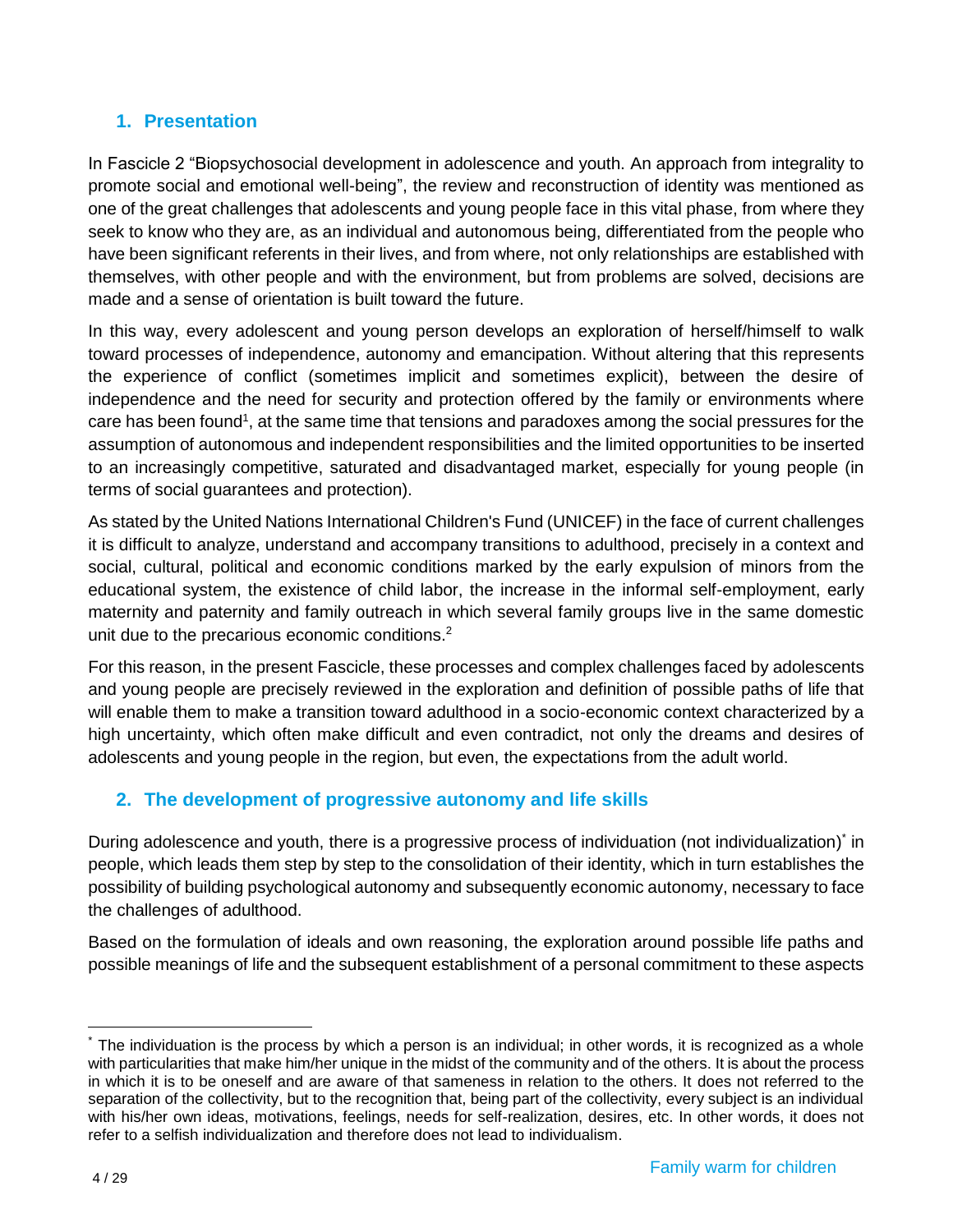of life, the adolescents and young people make decisions aimed at the definition and construction of possible and autonomous life projects.

The process by which the adolescents and young people build their autonomy is complex, as it must articulate at the same time, processes of identification with other people along with processes of differentiation from them, all within a socio-historical contextual framework in which the autonomy and independence are gestated. <sup>3</sup> **Based on this differentiation with respect to the others and the development of identity, it is possible for adolescents and young people the consolidation of their autonomy and the construction of life projects, although they start from their interests and needs, these are somehow related and limited by the socio-cultural context in which they are immersed.**

This process, not only is progressive, as its development underpins in the various achievements and occasions that the same process of growth and biopsychosocial development is reaching and offering, but it is located contextually in a historical social, economic, political and cultural scenario that establishes precisely, the opportunities and constraints from which people can develop, to a greater or lesser extent, their potential, skills, abilities and perspectives toward the future.

### **2.1. How to understand the progressive autonomy?**

Progressive autonomy constitutes, not only an inherent quality to the dignity of the human person, but also a fundamental guiding principle of the status of subject of rights of children and adolescents. This substantive citizenship status is going to evolve along with the gradual consolidation of identity, which is represented as a free construction and a free choice of the life options, always in congruence with the set of values, beliefs or attitudes defined as own and unique, and aimed at self-realization and the full exercise of the rights and freedom.<sup>4</sup>

# **Progressive autonomy**

This concept implies that, to the extent that the person grows and progresses in the development of his/her capacities, he/she is taking control and therefore, exercising freedom and responsibility about his/her life and the various areas of personal skills that have not previously been assumed by caregivers or the State, in its function of protection and guardianship. 5

It is expected that as part of the development of the progressive autonomy, people can come to fend for themselves, once they have passed by the youth phase, which means that they rely on their own feelings and intuitions for decision-making; defend and value their ideas and projects; as well as they build the conditions to achieve the goals and aspirations which will enable them to achieve economic autonomy (access to housing, access to a decent work with the conditions that will enable them to sustain their personal needs, develop other projects, among others).<sup>6</sup>

However, for young people to achieve this transition, **it is necessary that social and institutional conditions exist and can facilitate the necessary opportunities to enable the person: the development of their identity, differentiation of the family references and environments of care, and finally, the exploration and development of their capabilities and personal skills,** which in turn allow them to build their own biography of transition towards independence and psychological and practical autonomy.<sup>78</sup>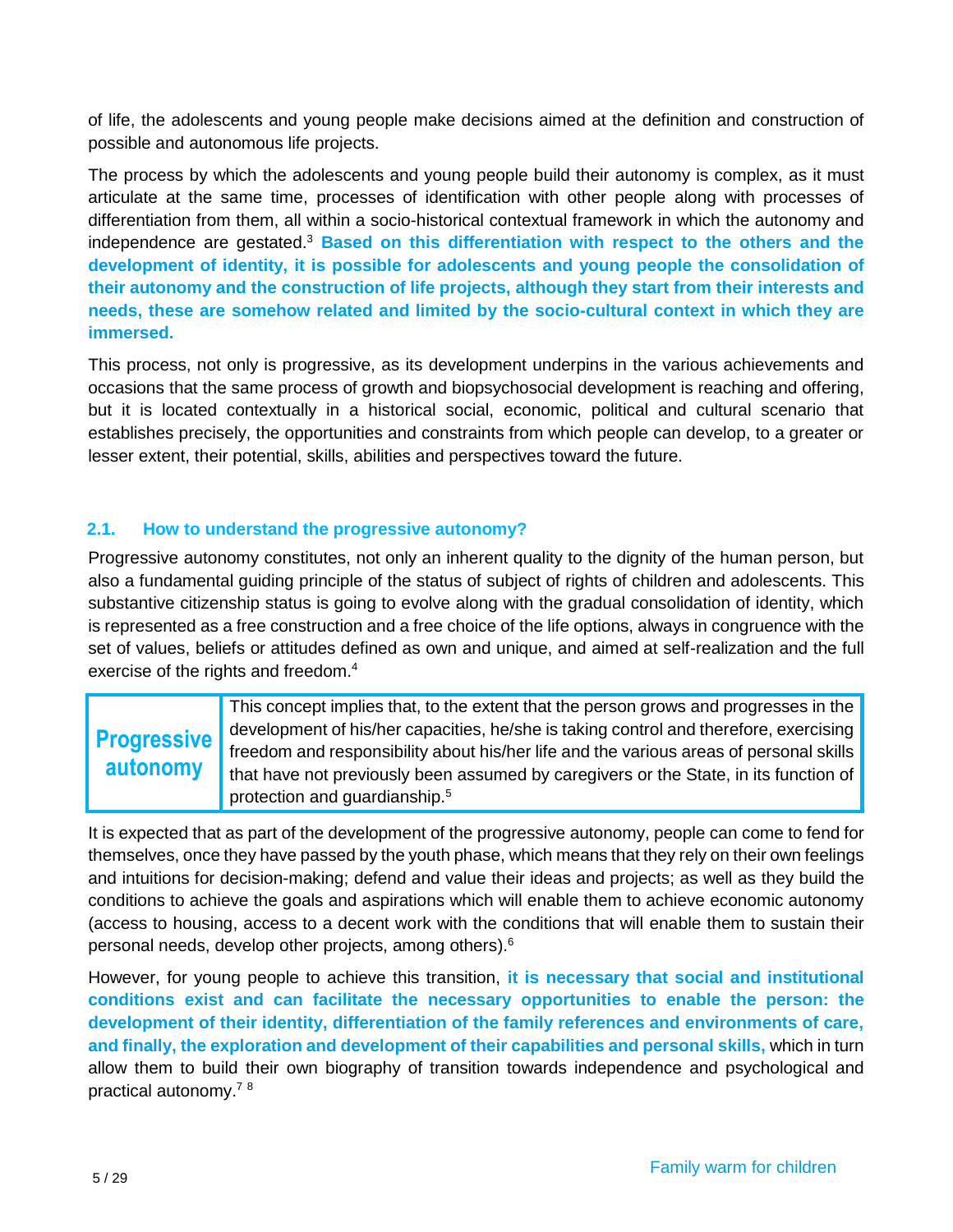In this sense, although the autonomy has a dimension linked to self-determination, and therefore is associated with a rationality focused in the individuals and their interests, it also incorporates both a normative dimension, related to an inter-subjective rationality (exchange of reasons and expectations with other people) and another contextual dimension, related to the vulnerability (alterations or disorders of social nexus oriented to well-being, development and construction of autonomy) and even the opportunities that a context provides for the development and achievement of that autonomy.<sup>9</sup> In other words, the position the people occupy in society –which is not the exclusive result of circumstances, efforts and individual decisions– also sets the breadth of possibilities for achieving autonomy.<sup>10</sup>

Social capital is another aspect that determines the possibilities that adolescents and young people have to develop skills and find spaces of opportunities for achieving their progressive autonomy. This social capital is understood as the set of relationships based on trust and behaviors of cooperation and reciprocity that makes it easy for people to meet their economic, social and emotional needs. Family, community and social support networks are part of this capital and include family members, caregivers, friends, professional educators and organizational technical teams that work with adolescents and young people, business mentors, among others.<sup>11</sup>

Autonomy could only be achieved under social conditions that potentiate it, which promotes the full exercise of citizenship and that seek equality in the availability and utilization of opportunities for the development of capacities for such autonomy. Therefore, **it is required that the state, institutional and organizational management of policies and programmes promote the autonomy of individuals, as well as protection against their vulnerabilities**. 12

Thus, in the youth phase of development, people face the challenge of building personal biographical bases and the possible trajectories of their lives, in the midst of a tension between individual autonomy and social dependence<sup>13</sup>. In this process it is crucial to be able to trust our feelings and intuitions for decision-making, defend what we believe and consider our projects as valuable.

### **2.2. The development of life skills for the processes of autonomy and independence**

As already indicated, the autonomy and independence processes of the adolescent and young person require the development of skills and competencies that allow them to move forward in the definition and consolidation of their life trajectory and projects. In this way, the autonomy and independence go through the possibility of permanently learn, which includes the acquisition and development of knowledge, skills, attitudes and aptitudes that allow adolescents to define, plan and execute actions oriented to the achievement of their own goals.<sup>14</sup>

| Set of competencies considered as generic, that enable the person to face challenges                   |
|--------------------------------------------------------------------------------------------------------|
| <b>Life skills</b> and solve vital and daily problems, among which are those that are developed in the |
| interpersonal field.                                                                                   |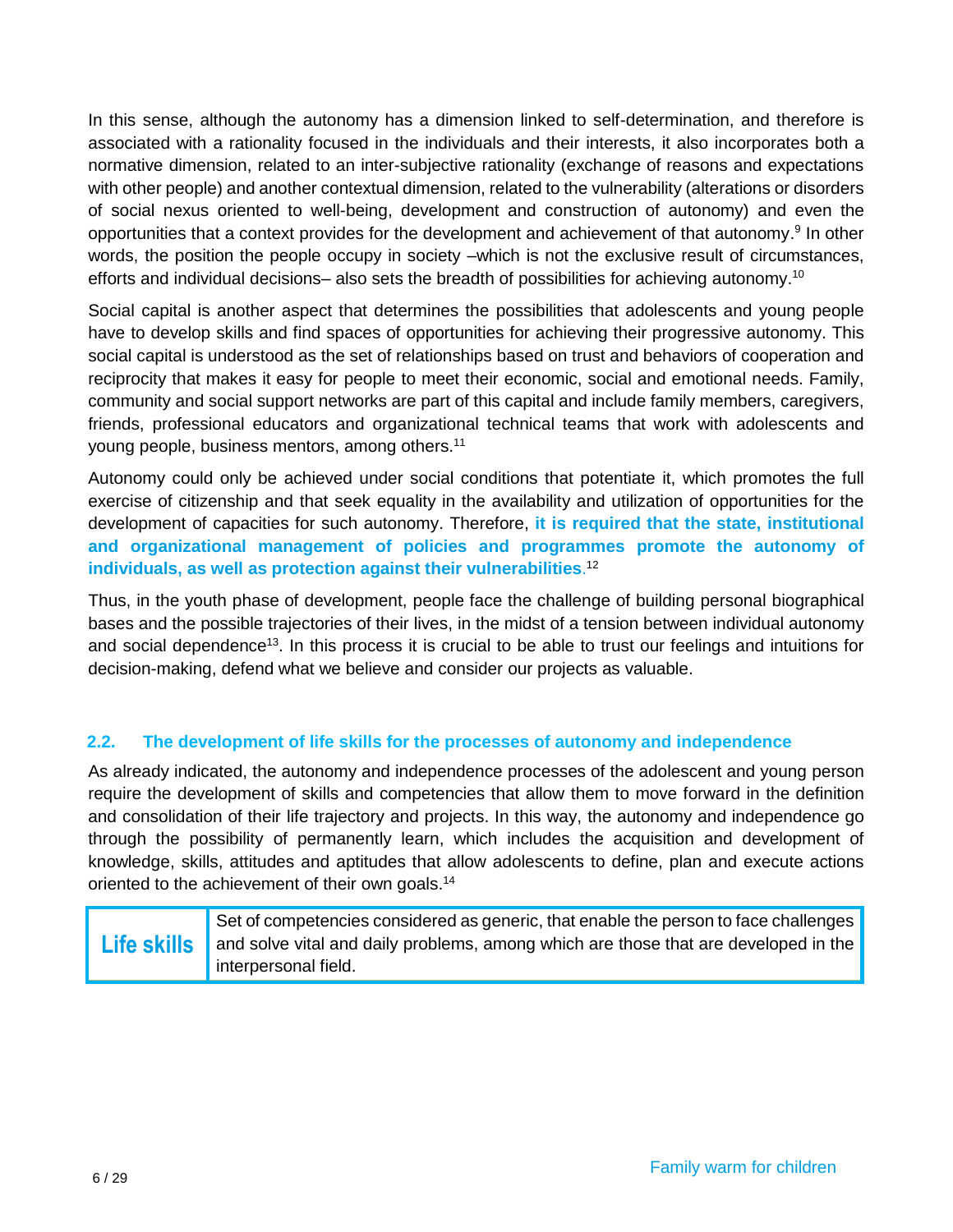The research conducted in the field of human development, as well as the criteria of international organizations dealing with the development of adolescents and young people, have identified the following as essential life skills<sup>15</sup>:



In this sense, the projection of the future of adolescents and young people, the construction of their life projects and, in general, the definition of possible trajectories that come near to their autonomy, are linked to the resolution of conflicts and tensions that arise between the need of dependence and the desires and expectations of independence.

However, the gradual resolution of these tensions and conflicts is facilitated by the accompaniment of adults and entities that support the practical preparation of adolescents and young people through the development of these essential skills for independent living. These skills could be divided into two types:

- **1. Tangible skills:** include education, vocation, the ability to search for employment or find housing, as well as the skills related to consumption (for example, money management).
- **2. Intangible Skills:** include building more complex skills, less specific and therefore more difficult to measure, such as the decision-making process, the planning capacity, the ability to communicate effectively and assertively, self-esteem linked to the self-knowledge and broader social skills (empathy for example).<sup>16</sup>

It should be noted, from a perspective of sustainable human development and equality, that the development of these capabilities is not only a necessary aspect for the processes of autonomy and personal independence, but it also **constitutes the opportunity to transform the reality in which these young people develop, by strengthening adolescents and young people in their capacities to be agents of their own development, but also of community, organizational and social development**; in other words, to also be productive agents of structural change of reality and oriented to the overcoming and reduction of structural gaps and inequalities in the development of capabilities.

However, the processes of development and strengthening of these life skills, should be oriented to the possibility of extending the options of building life trajectories and future projects of adolescents and young people, starting precisely from their interpersonal differences and the heterogeneity of their unique biographies. For this reason, aspects such as age, gender, schooling, support networks and family, social stratum and the place of origin, are part of the factors that must be taken into account in planning and executing processes of life skills development with adolescents and young people.<sup>17</sup>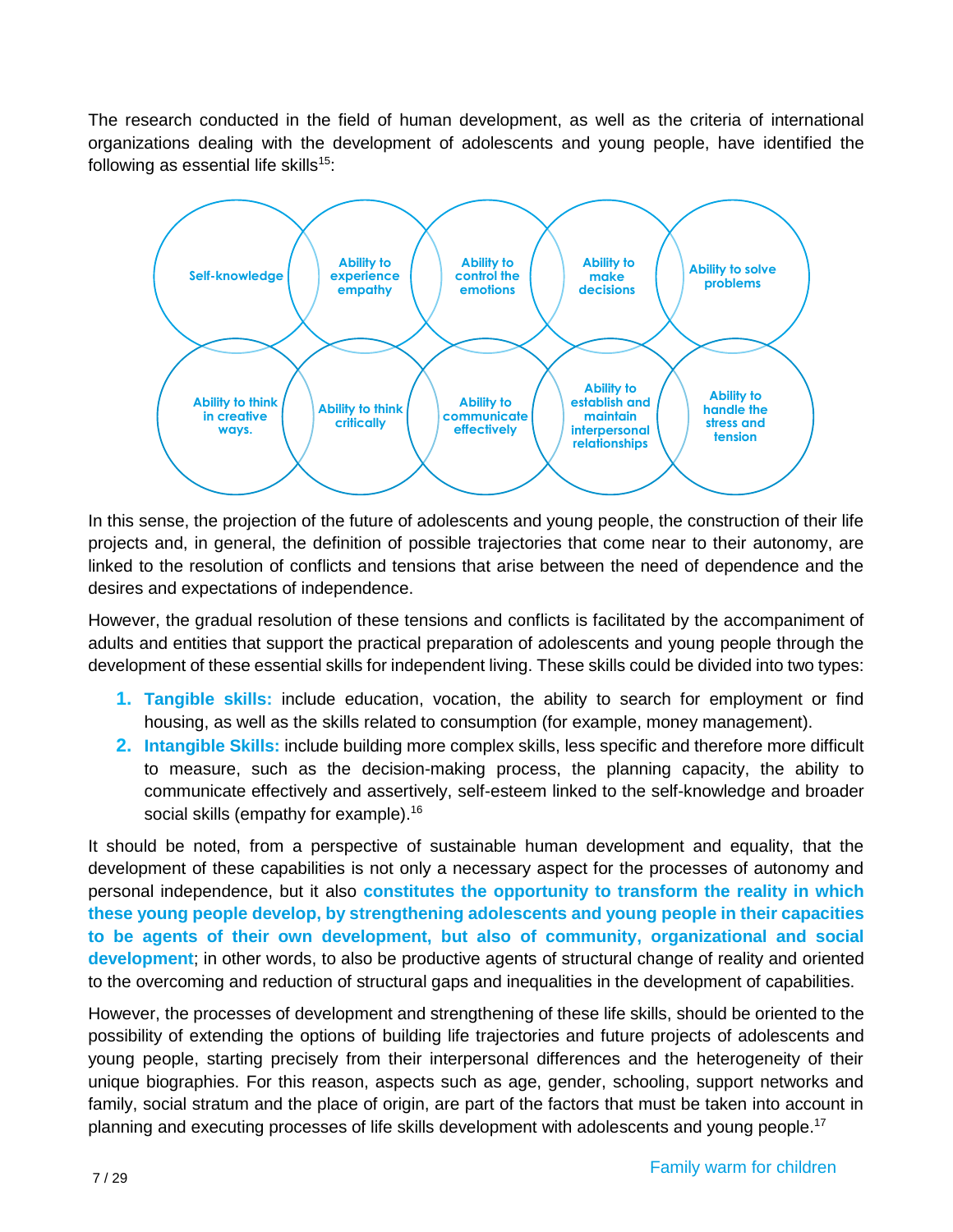# **3. Life trajectories and life projects**

Adolescents and young people, should be considered as protagonists agents of their lives and as historical subjects located at a specific time and place, facing the challenge of integrating and give meaning to their experiences, opportunities, desires, rational choices, emotions, abilities and expectations of the future, in the exploration and definition of possible life trajectories and projects that shape their future and their transition to adulthood<sup>18</sup>.

**Life trajectories** This concept precisely refers to the complex and dialectical interaction between the individual and the social-structural areas, between the subjective conditions and the political, social, economic, cultural, family conditions that establish opportunities or impose constraints to the subject.<sup>19</sup> It is, therefore, a concept that refers to the singularity (not the individuality) of each biography, that takes us away from static conceptions of the people's lives and reductionist views that hold the responsibility on the person that lives this process and the social myths that blame people from the conception that "where there is a will, there is a way" and that "we are all equal and compete on equal terms".

Various studies have highlighted the importance of the structural environment in which young people live in the definition of their life trajectories, which differ according to the political, cultural, social, institutional, family and economic environment in which young people have developed<sup>20</sup>.

The social changes of recent decades, particularly in the crisis and the depletion of the Welfare State and in the world of work, have generated significant ruptures in the trajectories of persons, which used to be much more predictable and more or less stable, as a manifestation of linear equations in which, for example, if a person had reached a high level of education, he/she ensured a stable job with good wage conditions, with guarantees and social security that allows him/her to be part of a group or social class, which in turn established conditions to ensure life trajectories to his/her offspring with a high degree of certainty. 21

In addition, the evidence indicates that in the case of young people leaving care environments that are part of the protection systems, the processes of autonomy and independence tend to occur earlier in relation to young people of other social groups<sup>22</sup>, as well as it is more common that these processes are not anticipated by the discharge based on the age of majority or expulsion when they are not prepared<sup>23</sup>, which affects their life trajectories and the scarcity of resources and competencies they have to undertake these processes properly. **These ruptures and the resulting uncertainty have imposed the need for much deeper and exhaustive analysis, to consider the conditions, situations and processes that have intervened and could participate in the growth and development of the people, throughout its individual history and in the various development scenarios and environments of care.**

It is in the phase of adolescence and youth where dreams (we could say ethereal) of childhood, become life projects for people, so that the exploration, construction, and the definition of the same are a central aspect, which, however, depend in some way of the trajectories experienced. In other words, the people's life trajectories until the adolescence and youth will be a framework that limits, makes it difficult or potentiate the determined characteristics of the possible life trajectories on the horizon for the future.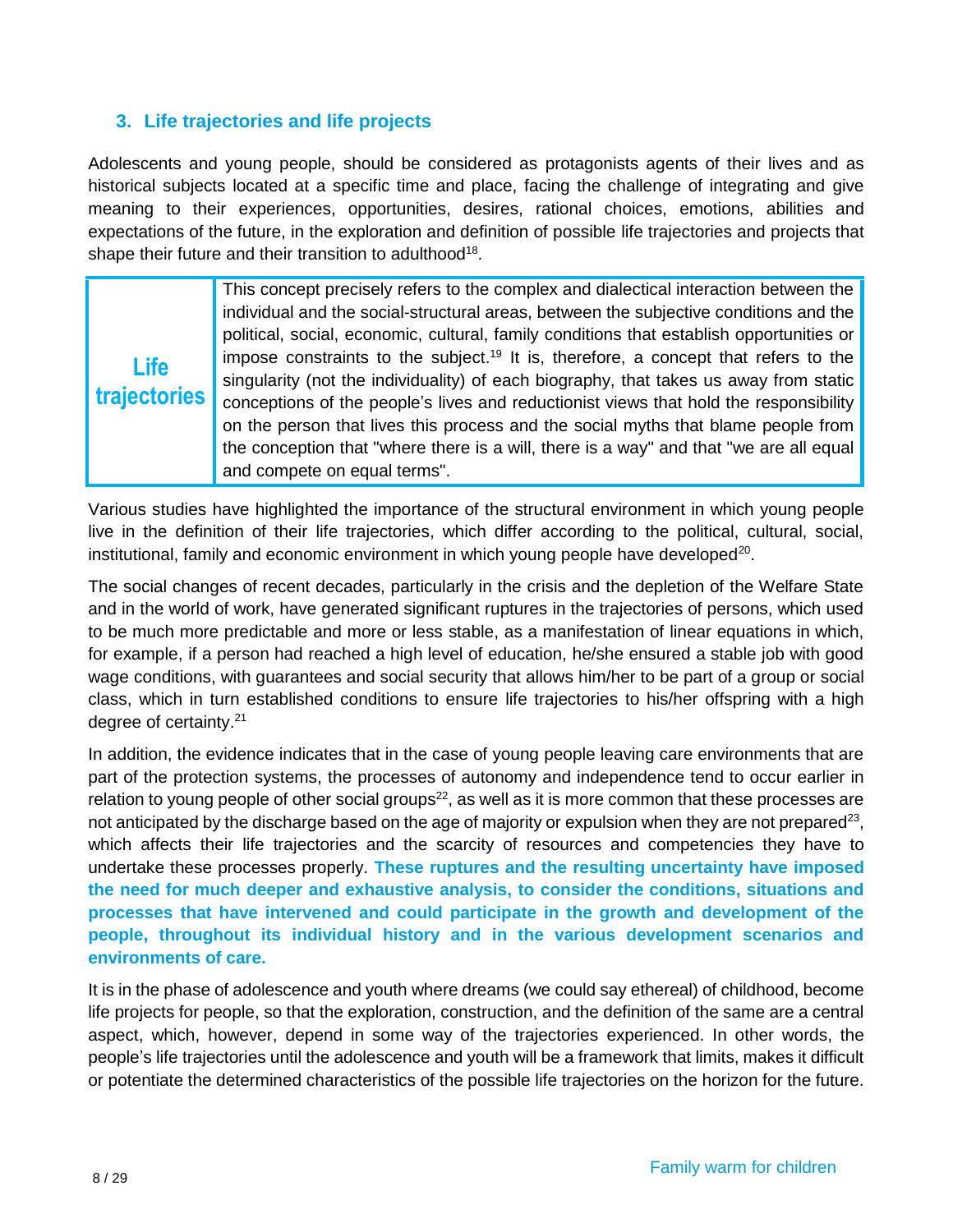### **3.1. Relevant social changes that have altered the life trajectories**

Current research about adolescents and young people have been demonstrated consistently that nowadays there is a significant amount of social changes that are associated with a "desstandardization" of their life trajectories and, consequently, a significant diversity in terms of the forms and modes of transition to adulthood. 24

Until the end of the 20th century, the trajectories of human life and, particularly, the transition of adolescents and youth to adulthood was fairly structured from the social position they occupied in the socio-economic stratification of a specific society where they developed. This transition structured in sequential and synchronized moments, in general terms, provided people a route that went from education (space for development established by excellence within the conception of social moratorium explained in Fascicle 1) to employment, to later achieve the exit from home, the establishment of a couple and a family with the consequent assumption of parental responsibilities. All those people who did not respond to this biographical logic, in some way were considered as part of problematic or nonadapted populations from the social and cultural norm.<sup>25</sup>

From the beginning of the 21st century until our days, **there have been multiple processes and political, social and economic changes that have impacted the economies and local institutional structures in the vast majority of countries, but with greater intensity in developing countries,** where inequality has grown and people are more vulnerable in a more heterogeneous and more competitive social world. Some of these changes are linked to the instability of the capitalist economic system and its impact on the destabilization and precarization of labor spheres in the context of a society increasingly oriented toward consumption and toward processes of individualization, fragmentation, exclusion and disintegration of the social sphere, which in turn generates complex social problems.<sup>26</sup>

#### **4 out of 10 young people** According to ECLAC data, four out of ten young people from 20 to 24 years old fails to complete secondary education, which in turn makes it difficult for them to access quality jobs that will generate enough income to break the vicious cycle of reproduction of poverty<sup>27</sup>.

Of course, next to these processes of change not so positive, there have also been relevant changes that paradoxically have enabled societies to advance in the recognition of specific rights and population groups historically violated (including children, adolescents and young people); in the development of new forms of relationship between men and women, between generations and between civil society and the state; in more inclusive practices and plurals for the full exercise of citizenship and democracy; in the development of technologies that offer immense possibilities for knowledge, learning, communication, information, exchange and support of multiple social actors from different latitudes for addressing social problems through interconnections in real time, among other aspects. $^{28}$ 

All these processes of change (positive and negative) have impacted without any doubt the conditions and opportunities in which people develop, providing not only new and diverse forms of identity multicentralized, as well as various forms and possibilities for development, but, at the same time, have destabilized the structures and traditional normative references (particularly education and work) and **have established the uncertainty as a structural condition which in turn generates existential paths toward autonomy and independence that are more unstructured, diffuse, non-linear, desynchronized, heterogeneous and individualized**. 29 30 31 32 33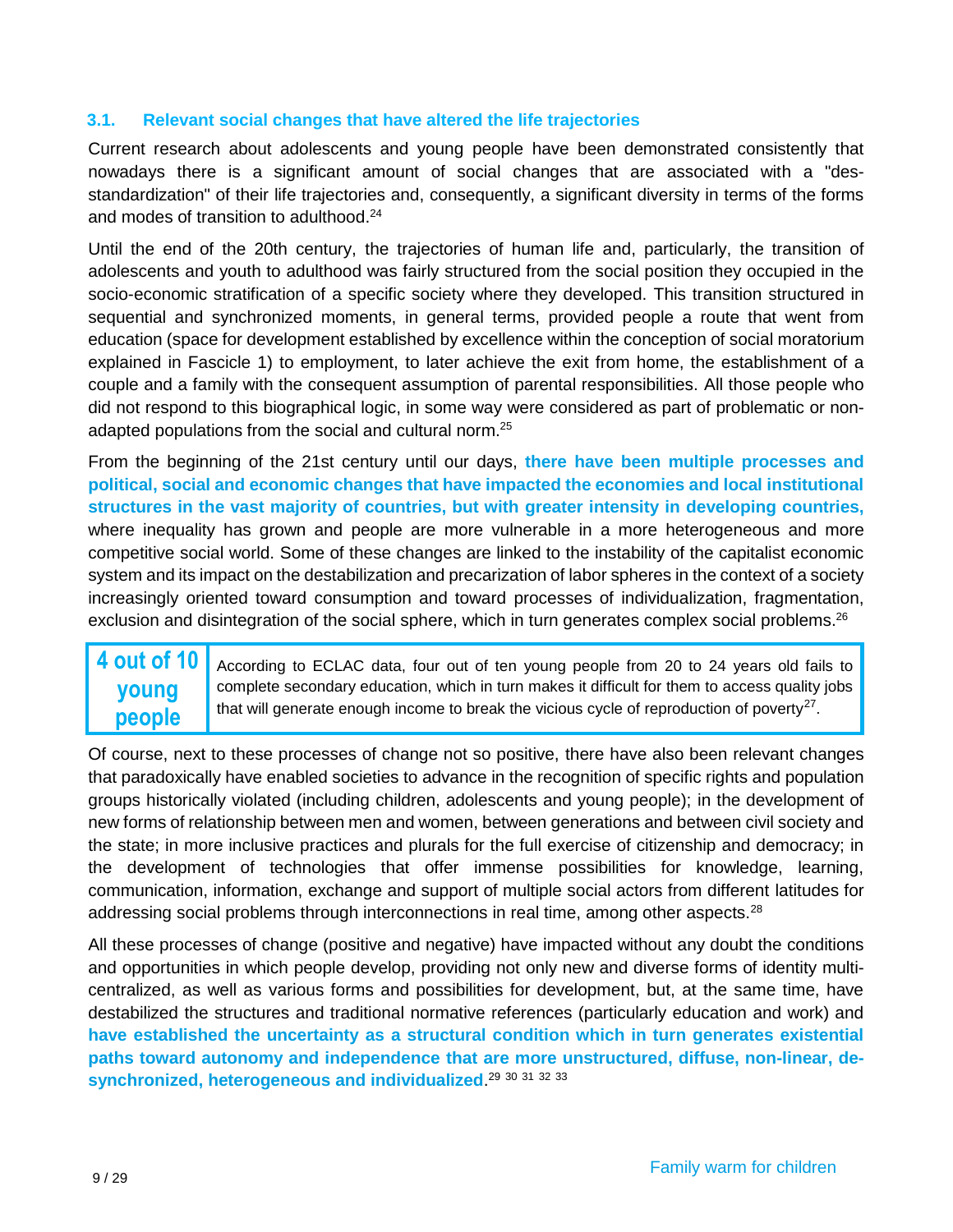In fact, international agencies and researchers of the status and situation of adolescents and young people in Latin America and the Caribbean have been pointing out that these population is facing a series of tensions and paradoxes that hinder the realization of their autonomy and independence, for which there are wide expectations, but fewer options to realize them. For example, although there are notorious regional developments in the field of education, which has generated a significant amount of young people educated, trained and prepared to contribute to the development of their countries, the chances of finding work are also increasingly uncertain.<sup>34 35</sup> <sup>36</sup>



The data demonstrate –as evidence of these difficulties faced by adolescents and young people to take advantage of development opportunities and achieve their autonomy– that **the population that neither study nor work** has increased, which not only belongs mostly to women of poor and vulnerable households with incomes that are below average, but fail to break the intergenerational transmission of poverty and inequality.<sup>37</sup>

In this way, in the face of this new order and *glocal* context (global and local), nowadays young people are looking for ways to determine alternatives and various life projects, achieve their autonomy and develop their identity, both the linear and structured sequences that established society, from the preexisting conditions and expectations in the history.<sup>38</sup>

This forces us to rethink and redefine the role and alternatives of action of the adult world and entities, to facilitate the inclusion and educational labor, the development of the autonomy and independence, as well as the well-being of adolescents and young people, always taking the heterogeneity of the life trajectories of this population group as diverse.

### **3.2. From the traditional view of "Life Project" to the approach of "A life with meaning and projects"**

The transition from childhood and adolescence to adulthood was historically understood as a linear and homogeneous process in people's lives, who passed through various moments in which they lived the loss of some roles and the assumption of other defined at the social and cultural level (education, employment, economic and residential independence, marriage and fatherhood/motherhood). In this sense, the emancipation and autonomy process of adolescents and young people were concentrated in the adolescent phase, in the development of the separation and individuation of their caregiver figures, in the exploration of interests and desires, in the achievement of their identity and the definition of a life project that materialized a life trajectory chosen with a perspective of the future. 39

As it was mentioned before, in recent decades, there have been changes to the social, economic, cultural and institutional arrangements that have been considerably modified the vision and the logic of the trajectories of adolescents and young people, making them more flexible, more diffuse and indeterminate, more heterogeneous and plural, as well as more uncertain. All this has forced a new conceptualization of the development process of the identity, autonomy and independence.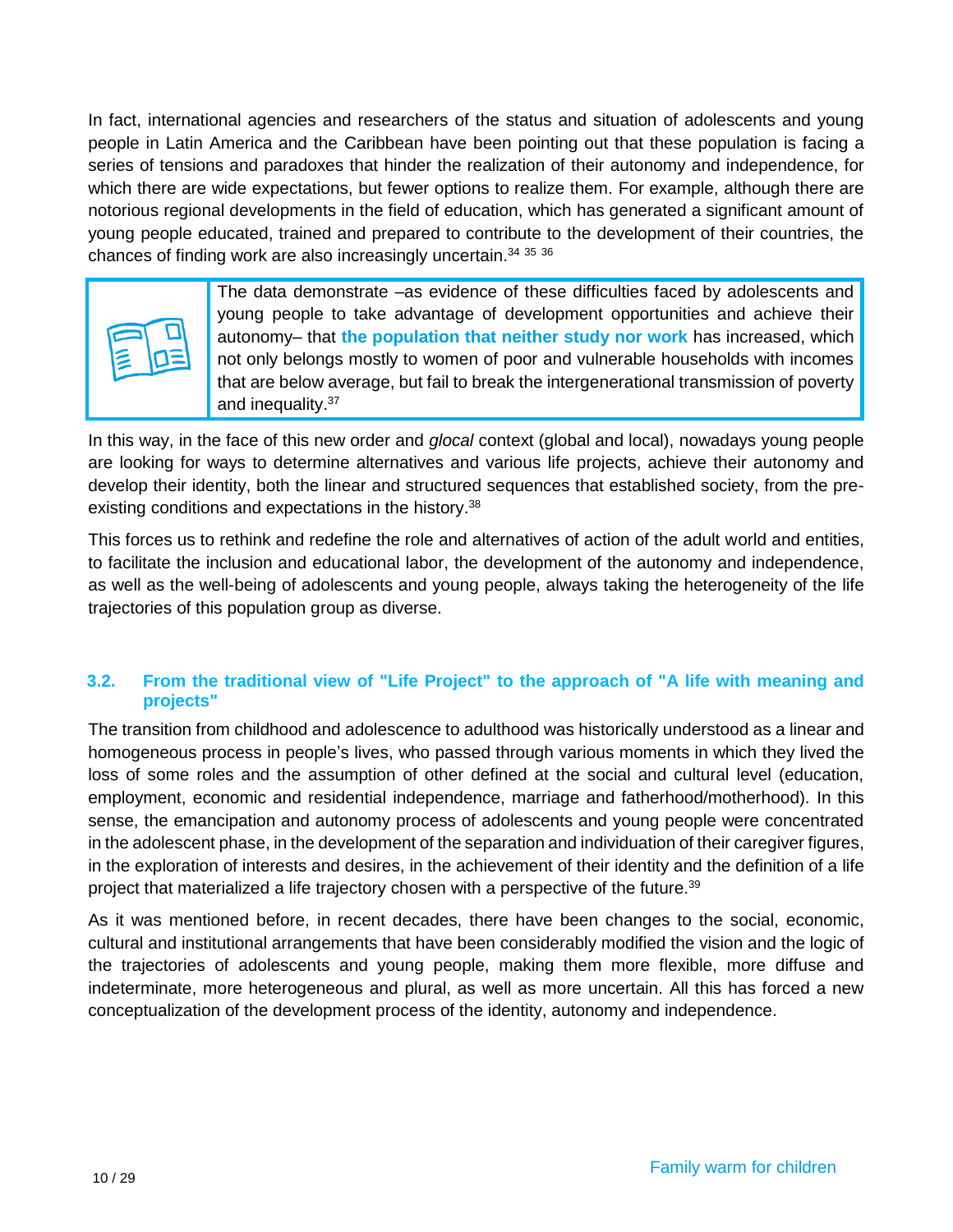Continue to pose as a central task of the process of autonomy and independence, the choice (as if all people could choose) of a life project (in singular), as a univocal meaning of life and the future of the people who go through this phase of the vital course, not only is reduced and limiting, but is far from the reality that many of them live today.

**Adolescents and young people today, particularly those living in difficult, constraint and vulnerable structural conditions, face –as one of the main challenges of the transition to adult life– the not always easy articulation of the reality principle (what can I do?), the duty principle (what should I do?) and the desire principle (what do I want to do?)**. <sup>40</sup> <sup>41</sup> They face the paradoxes of development which, on the one hand, greater options to improve the quality of life, particularly in the dimension of consumption and material well-being, but at the same time, offers fewer opportunities of access to these opportunities, which makes the decision-making process relating to the vocation, the labor insertion, welfare or even the assumption of personal and family responsibilities.<sup>42</sup>

The truth is that the uncertainty of today, forces adolescents and young people to think about various possible scenarios; flexibility and plurality of possibilities allows them to think about simultaneously running various life projects; the unequal conditions and limited opportunities for some social groups more than others, set reality conditions that are not always chosen or planned; the need for human fulfillment that transcends the vocation, work, occupation or a family project requires of adolescents their greater willingness to search for and build a **life with meaning and diverse projects**.

Thus, it does not seem possible or appropriate to continue expecting that adolescents and young people can adjust their transition to adulthood to the normative expectations that defined autonomy and independence as the achievement resulting from the acquisition of residential independence (exit from the family home or care environment to live in a place of their own), entry into the labor market and economic independence (completion of studies, choice of a career and job placement) and the formation of an own family nucleus (constitution of a couple and the birth of daughters and sons).<sup>43</sup>

As a result, the accompaniment of the processes of autonomy and independence must:

- be based on specific learning opportunities on these processes and cannot be developed from rigid, normative and homogeneous criteria of success and failure.
- $\heartsuit$  pay special attention to the development of identity and subjectivity, not from a perspective of individualization but of differentiation and recognition of one's own senses and meanings of the experience, one's own motivation, one's own strengths and interests.
- $\oslash$  develop capacities to manage uncertainty, to cope with the changes and to articulate from identity and self-realization the principles of reality, duty and pleasure, to have critical and autonomous judgment against hegemonic cultural models, to build projects in consistency with the sense of life, to participate socially in a spontaneous or organized manner as a way of actively exercising citizenship, transform the reality and build more just and equitable societies that respect human dignity, to enter the world of work as part of the integral and interpersonal development and one more way of achieving and contributing to the collective.<sup>44 45 46 47 48</sup>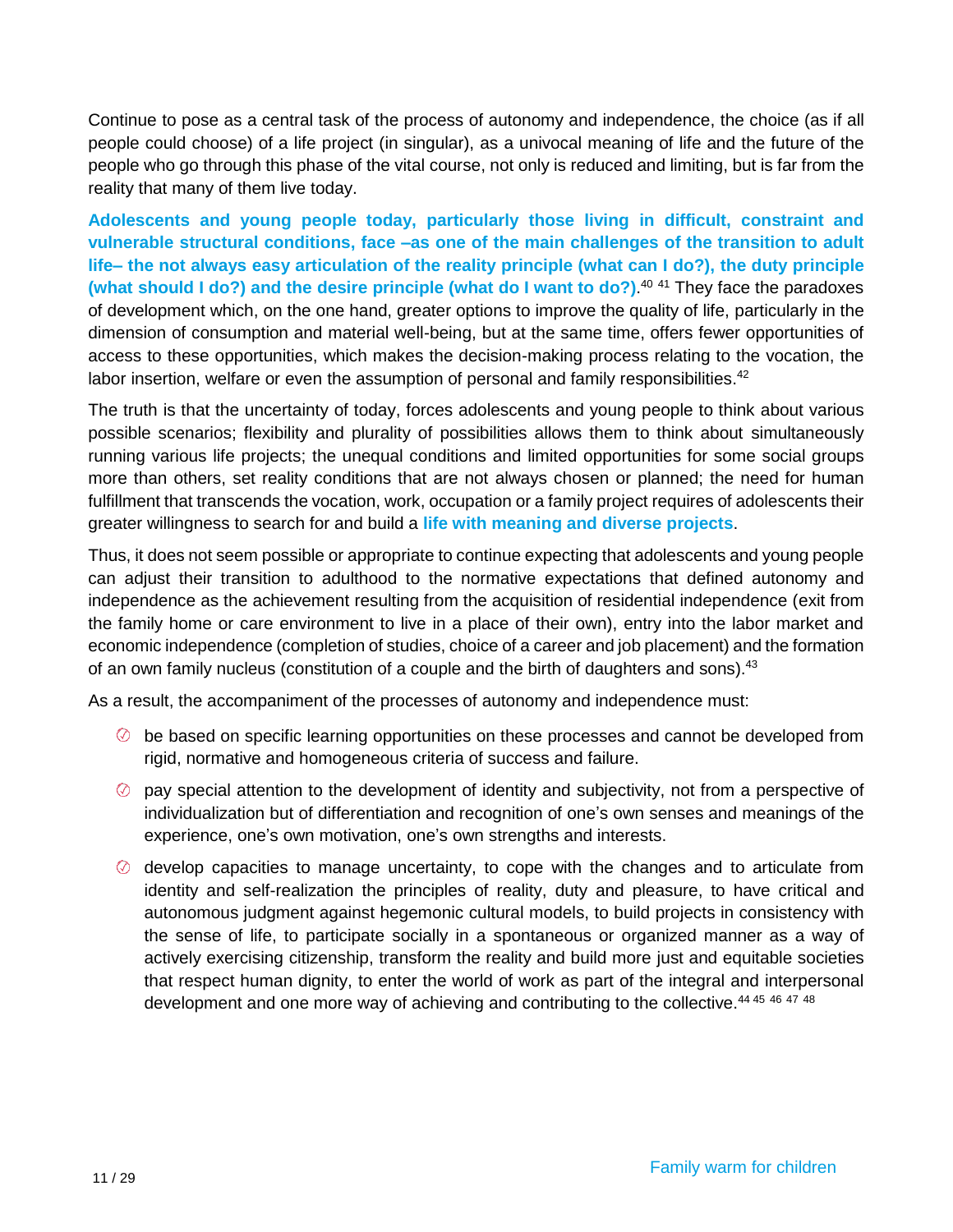# **4. The role of education and training in the development of autonomy and independence**

As it has been pointed out by the Committee on Economic, Social and Cultural Rights of the United Nations, it is necessary to affirm that education is a human right, while an indispensable means for the exercise of other rights. Without learning, neither the development of people or societies as a whole could not be facilitated, nor could it improve people's quality of life.<sup>49</sup>



Recent studies have relieved the fundamental role that have the development of capacities and skills through formal education in the processes of social inclusion of adolescents and young people and in the breakdown of the circle of reproduction and intergenerational transmission of poverty. These studies have shown that more years of schooling extend the possibilities of access to better opportunities for labor insertion, while strengthening the skills of young people and adolescents to participate more actively and with a leading role in the development of democratic, complex, pluralistic and globalized societies in which they now live. 50

Precisely for these reasons, but also because it is a fundamental human right, States and societies must ensure universal access to education for all people, to a quality education that, taking into account the different characteristics and conditions of the adolescent and youth population (socioeconomic, gender, origin, ethnic, learning rhythms and skills, abilities, interests and motivations), is oriented to integral development and the full exercise of citizenship (within which the social participation is key); to the development of skills and abilities for life; to the full development and valuation of the identity; to the appropriation and production of scientific, cultural, aesthetic, technological and political knowledge that allows them to operate in a changing world; the development of attitudes that allow harmonious, dialogical and respectful coexistence in the midst of diversity and plurality; to the strengthening of practical tools to manage the uncertainty in the process of construction and development of their life trajectories. 51 52

It is clear that access to quality education and all educational opportunities that are oriented to integral development, should consider the configuration and adaptation of educational spaces, pedagogical strategies, didactic practices, methodologies and educational supports, to the characteristics, needs, rhythms, learning styles and conditions of adolescents and young people in the teaching-learning process. This is particularly important for those adolescents and young people who have experienced conditions of vulnerability or traumatic situations that have affected or limit their cognitive development, their emotional stability, their behavioral regulation, their motivation for learning, among other aspects associated with learning. Faced with these particularities, the development of skills and abilities for life through education, must often consider specialized educational strategies that ensure a comprehensive response tailored to people in their particularity.

In this sense, although international organizations have recognized that in Latin America and the Caribbean there have been important educational advances that favor adolescents and young people, such as the universalization of primary education and the massification of secondary education (such as evidence of this, it may be indicated that in all Latin American countries, with the exception of Nicaragua, the first section of secondary education is mandatory, while the last section has been defined as mandatory in 12 of these 19 countries), there are still many challenges that are evidenced in low completion rates of secondary education and very limited access of young people to higher levels of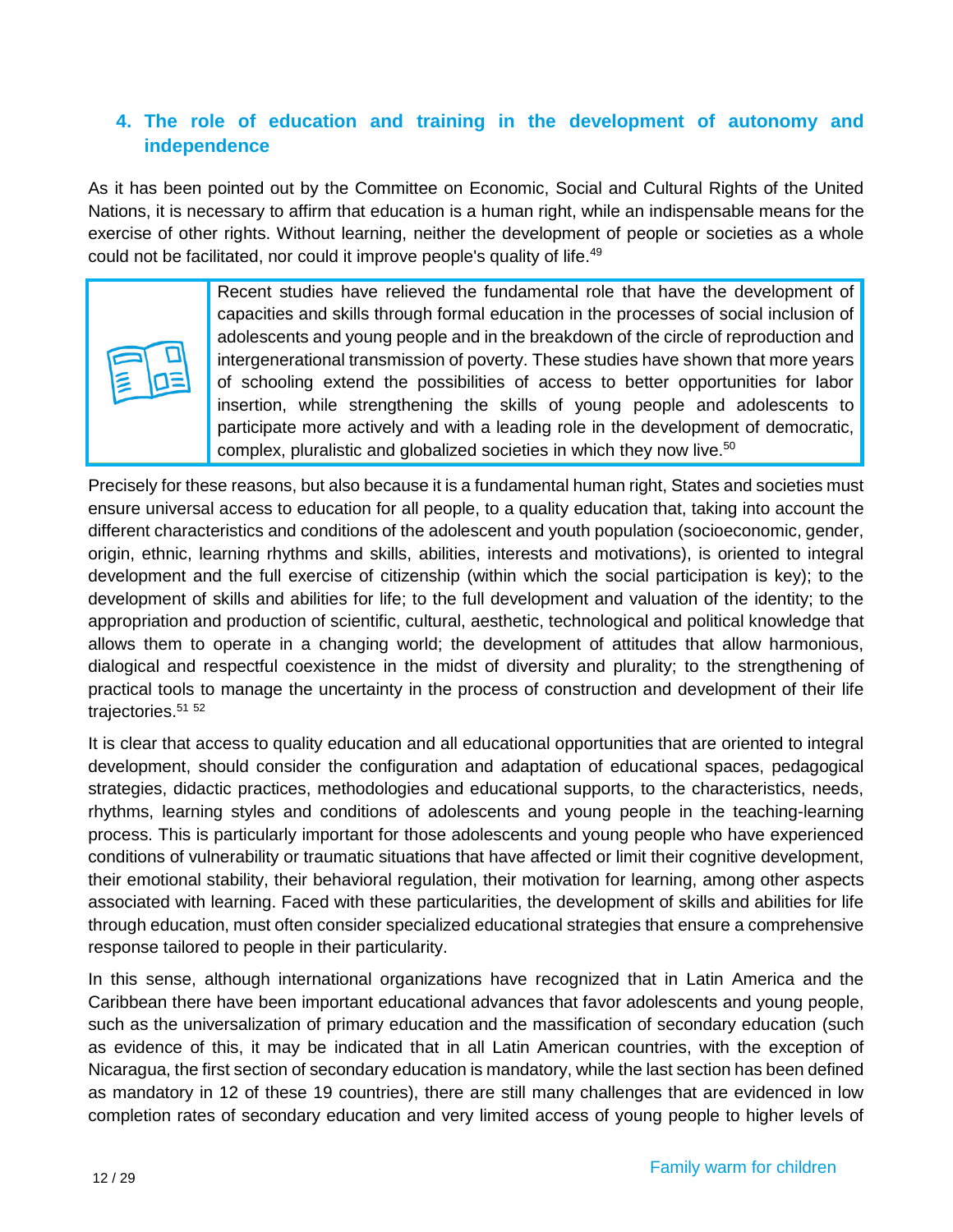education (whether university or technical-professional) due, fundamentally, to the need of these people and their families to obtain income to improve their quality of life and well-being. <sup>53</sup>

| The data show that in our region, approximately:<br>21% of the young people between the ages of 15 and 17 years old and 32% of those<br>who are between 18 and 24 years old, are not enrolled in school and interrupted their<br>formal studies during adolescence, even before they reach the average level of high<br>school. |
|---------------------------------------------------------------------------------------------------------------------------------------------------------------------------------------------------------------------------------------------------------------------------------------------------------------------------------|
| 8% of these people is still trying to finish the level of secondary school, 36% per cent<br>completed his secondary education, although not continued studying in higher<br>studies and only 25% of the young people managed to get and stay in the studies of<br>higher level. 54                                              |

The above data is alarming and persistent, only reflect that the educational dropout occurs with particular intensity during adolescence and that young people hardly resume their studies during that phase of its vital course. It must be added also that, in the midst of this process of social exclusion that has not been reversed, there are groups of adolescents and young people who are even more vulnerable in relation to the exercise of the right to education, such is the case of indigenous peoples who have fewer years of schooling and receive a lower quality education<sup>55</sup> in this line the data indicate that:



One-fifth of the 163 millions of young people living in Latin America and the Caribbean work in **informal jobs**, whereas a proportion equivalent **is not employed, not studying, or not receiving training** . 56

# **4.1. Professional, vocational and occupational guidance**

As noted, education comprises a broad set of learning and training processes, through which people develop their skills and abilities, enrich their knowledge and improve their technical or professional skills to meet their own production, consumption needs and of citizen exercise (not only material ones but also those related to self-realization, the development of identity and active participation in society), as well as those of their families, care environments, communities, reference groups and society as a whole. For these reasons, education should be a substantive part of the promotion of equal opportunities and human development with equity.<sup>57</sup>

In this perspective, **the Orientation must be understood as a process of accompaniment that, in order to be relevant, must be provided permanently throughout the life course of all people, beyond the formal educational scenarios and must be promoted to his/her self-realization**. It must be more than an administrative or bureaucratic requirement, a process inherent in the formation and integral development of people, which allows them to identify at any time of their lives, their abilities, abilities, competences and interests as a basis for decision making in the management of their life trajectory, particularly in the areas of education, learning, training and employment. Therefore, in addition to being dynamic, flexible, integral and with a proactive and transforming nature, it must be adjusted to the individual characteristics of the people subject to orientation. 58

The orientation as a process, although it may be aimed at articulating the three principles mentioned in previous paragraphs (reality, duty and desire) and articulating the strengths and opportunities (personal determinants) in relation to their weaknesses and threats from abroad (its social determinants) to choose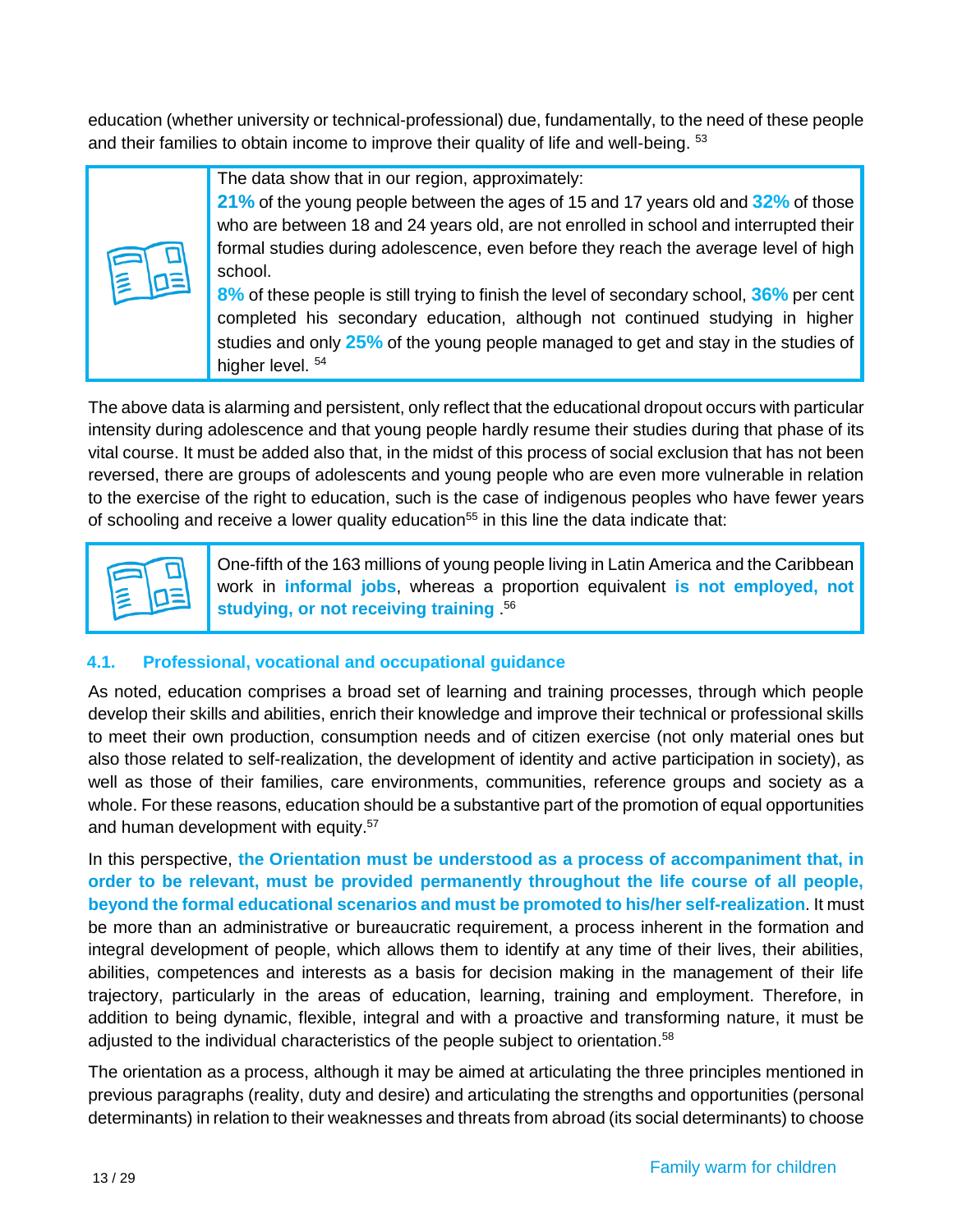a career in vocational training or an occupation, must be conceived primarily as a process of selfknowledge, growth, development, planning, construction and maturation that leads adolescents and young people to know themselves and respond, from information about itself and its environment, to four basic questions:

- $\oslash$  Who am I? (self-knowledge, identity, characteristics and personal determinants)
- Where am I? (social determinants)
- What can I do? (decision making)
- How can I do it? (life, vocational, professional or occupational projects).<sup>59</sup>

It is important to remember that the youth phase is characterized by a broad, deep and intense experience of changes, by the development of identity and self-esteem, the strengthening of the sense of belonging, the elaboration of possible life trajectories and life projects. Besides, significant proportions of the population live this vital phase in circumstances of particular vulnerability (often outside the educational system or care environments), which makes it especially difficult to face the present challenges to develop their full potential and perspective of future, so the support that young people receive in the framework of specialized guidance processes, are of vital importance. 60

Furthermore, in our current societies where, as it has been explained, the life trajectories are more diffuse, complex, plural and uncertain, it is of vital importance that the orientation is not carried out as a punctual professional consultancy activity, but rather to be develop **as processes through which adolescents and young people learn to make decisions while strengthening their ability to take each decision as a step in their life trajectory and in relation to their meaning and life projects, in such a way that can respond to the needs of people and the requirements of the world, which are constantly changing.**

In this way, the role of professional people who develop orientation processes with adolescents and young people should be as advisors and facilitators of processes of change and strengthen capacities for adaptation and coping with situations and conditions that allow people subject to the orientation to be, grow, feel, act, decide and build their own life projects, including vocational, professional and occupational projects. From this perspective, guidance should favor the satisfaction of three types of basic needs:

- **Personal and vocational**: relating to those elements of reflection that adolescents and young people require to mature personally and vocationally, and which are associated with self-knowledge, information on the socio-labor, career planning, the decision-making process, job search skills, etc.
- **Educational:** referring to the elements that prepare adolescents and young people for the transition and assumption of an adult life and that are linked to life skills such as assertive and effective communication, teamwork, initiative, leadership, habits of work, etc.
- **Social:** referred to those elements that allow them to face, in the most active and favorable way possible, adverse situations such as unemployment. Among them, there are the ability to learn, flexibility and versatility, the ability to adapt and renewal, the knowledge management, among others. 61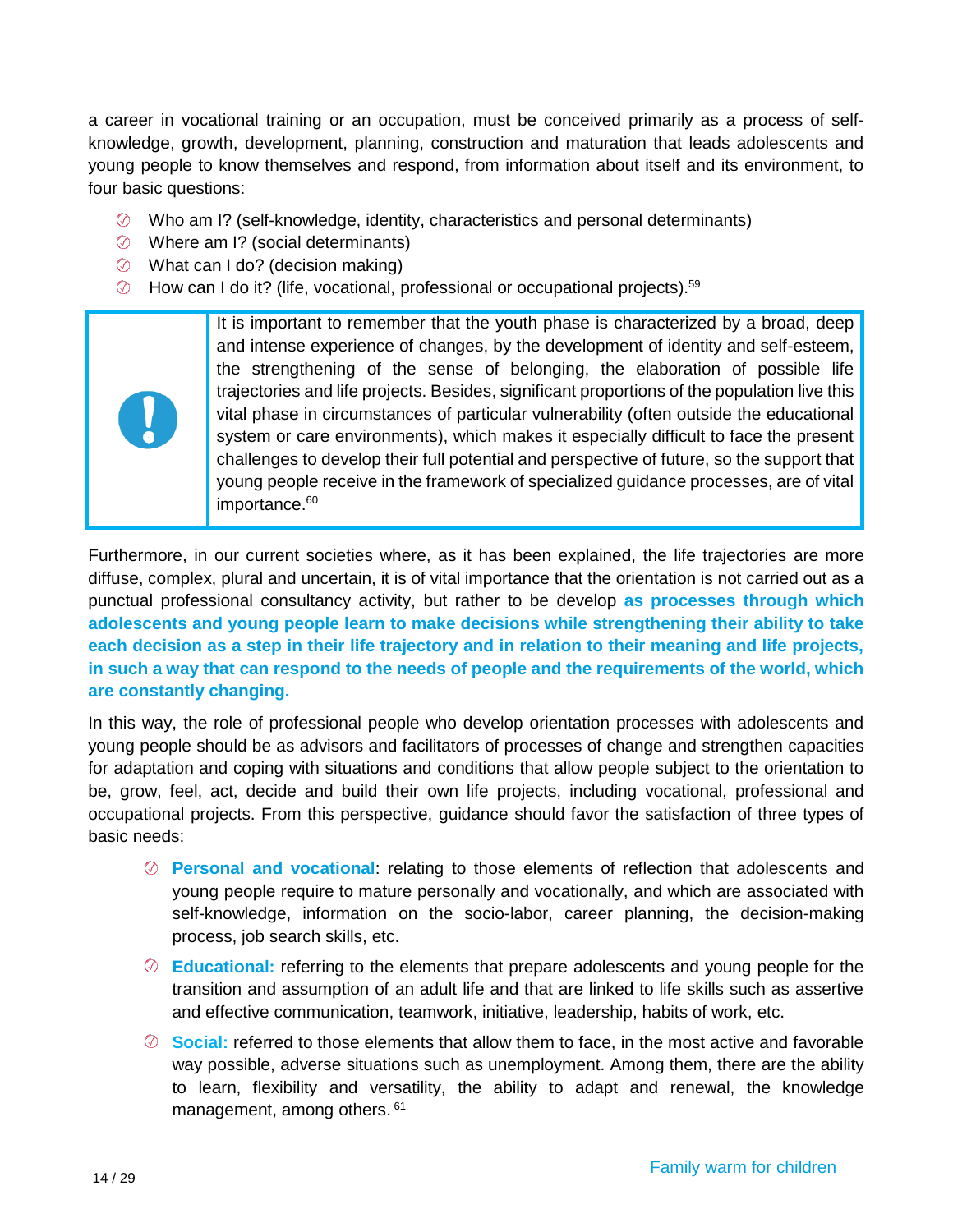### **4.2. Financial education**

Being that all people are inserted in an economic context and are part of a production-consumption system, in which we engage in transactions and financial operations of various types, it is of vital importance, as part of the processes of building autonomy and independence of the transition to adulthood, to understand this context and how the economic dimension relates and affects other dimensions of human development in societies, while developing attitudes, skills and financial skills for the proper use and responsible for the economic resources to which one has access, the generation and maintenance of good habits of consumption and use of money, always in correspondence with the senses, trajectories and personal life projects.<sup>62</sup>

# **Financial Education**

It is the process by which people improve their understanding of financial products, concepts and risks, and, through information, instruction and/or objective advice, develop the skills and confidence to be more aware of the risks and financial opportunities, make informed decisions, know where to go for help and take any effective action to improve their economic well-being<sup>63</sup>.

In this way, adolescents and young people can learn and develop, through a practical knowledge, competencies to rationally manage their income and make informed and appropriate decisions for that economic and financial administration, according to their needs, possibilities and economic contexts, which are empowered as citizen's financial statements and not merely as thoughtless consumers. $^{64\,65}$ 

This is increasingly important in unstable economic contexts, which may require people to make sudden adjustments and decisions in the daily life and at specific moments of their life trajectory. For this reason, adolescents and young people must develop knowledge and skills that allow them to manage their finances in such a way that they can, from it, build and maintain their well-being, their quality of life and achieve those goals and objectives in the medium and long term, which are part of their life trajectories and projects chosen.

Although the existing evidence on the impact of financial education with children, adolescents and young people in the region is still scarce, the research carried out so far suggests that there is a significant correlation among the education, financial culture and the level of life of people, in such a way that at a higher educational level, greater knowledge about personal finances, which is reflected in turn in a better management of financial products, investment decision making, higher levels of income, among others.<sup>66</sup> For this reason, the education system, organizations that accompany the development of adolescents and young people and environments of care, should generate conscious and planned initiatives for financial education.

In addition, it has been pointed out that financial education could help adolescents and young people to make appropriate decisions not only in the economic sphere, but also in other areas of their lives, since it requires the development of skills and strategies for planning, decision making and problem solving, skills that are required in the same way in other areas of knowledge. All this can increase the security and optimism to develop life projects.

This is why it is pointed out that, **financial education (particularly if it is developed from early ages and as part of the curricula of formal education) is a key element for the optimization of financial inclusion, understood as a multidimensional concept which includes greater access to better financial products and services, as well as better use of them as part of exercising the rights and responsibilities of people as financial consumers.** 67 68 69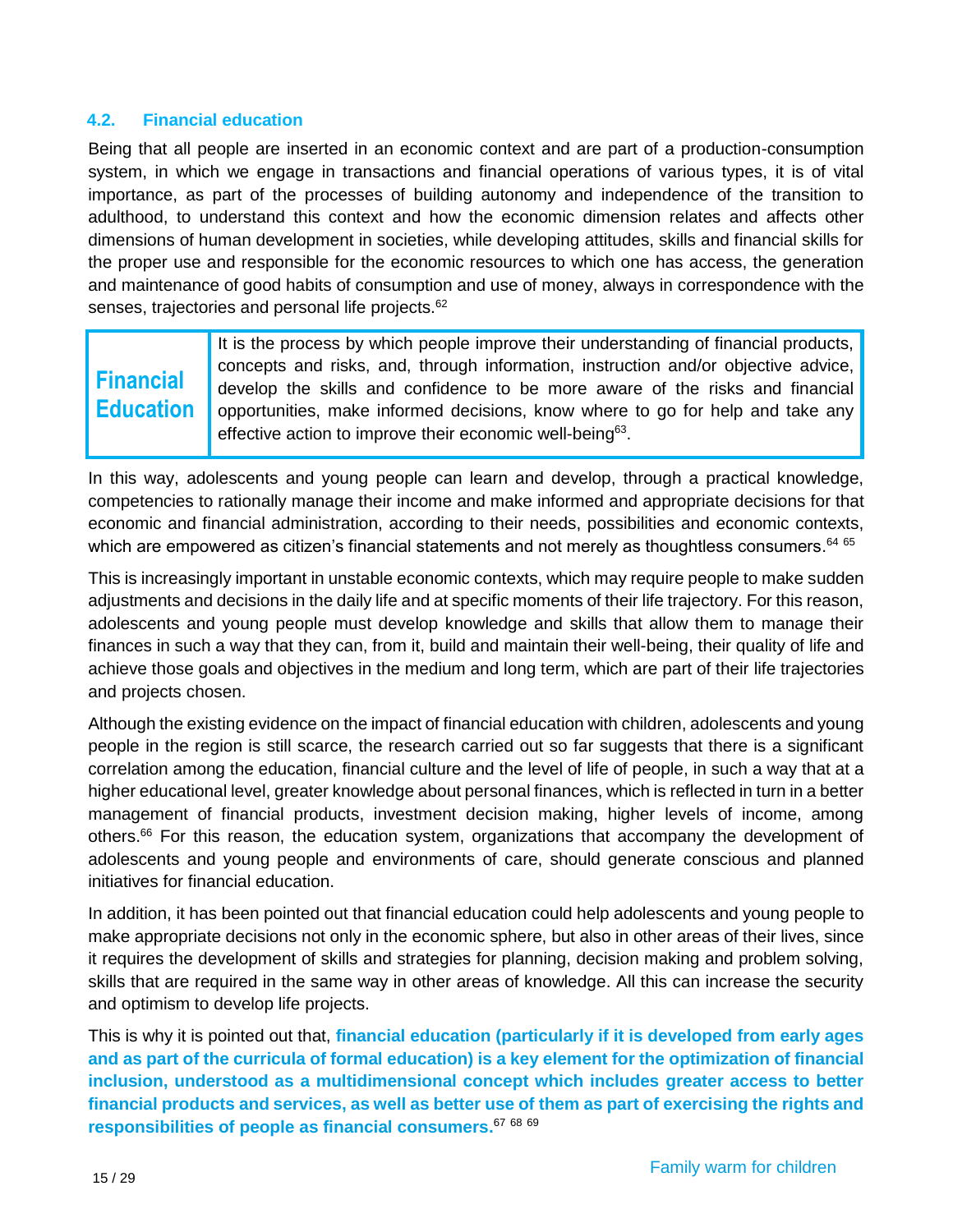Although, as has been pointed out, financial education can be a space for the development of skills and the creation of opportunities, it cannot be forgotten that there are significant population groups that are victims of processes of social exclusion and that therefore, they also have fewer opportunities to access this knowledge and learning processes that allow them to develop the skills included in what we call financial education, which establishes a major challenge in the social responsibility of optimizing social inclusion.

# **5. The youth employability: between employment and entrepreneurship**

### **5.1. Youth employment**

The International Labor Organization (ILO) has defined the concept of work as the set of human activities, which can be remunerated or not, which produce goods or services in an economy; and it distinguishes it from employment insofar as it covers only work performed in exchange for payment. This payment can be from a salary, salary, commissions, tips, piece rates or even payments in kind. Within this conceptualization, the ILO also recognizes that employment can be dependent-salaried or independent-self-employment.

|               | The ILO has raised this concept as the work that dignifies and allows for the                     |
|---------------|---------------------------------------------------------------------------------------------------|
|               | development of people's capabilities, that is to say, decent employment is the one                |
| <b>Decent</b> | that respects fundamental principles and rights at work, which guarantees a fair                  |
|               | <b>Employment</b> remuneration and proportional to the effort made, without discrimination of any |
|               | kind, as well as the being carried out with social protection.                                    |
|               |                                                                                                   |

Particularly on what employment means in the youth phase, it should be said that in this moment of life the aspirations and motivations to work have not necessarily been clearly specified, so it is common to explore different jobs, occupations and working conditions. Some youth can also afford this exploration because they have fewer family commitments and can count on help from their care settings.<sup>70</sup>

As indicated above, the development processes of autonomy and independence as part of the life trajectory during the youth phase are complex and very diverse, and it is not possible to determine that a single factor or process solves everything. However, it should be noted that a decent job allows economic autonomy in the person, as well as the development of multiple personal abilities and skills, which contribute to the process of independence of care environments.

However, the opportunities and quality of employment that adolescents and young adults have access in the current context, establish a challenging landscape for the region and its states.

| Youth | Data from ILO indicate that youth unemployment has increased and although                                      |
|-------|----------------------------------------------------------------------------------------------------------------|
|       | there are important differences among countries, the unemployment rate of                                      |
|       | <b>unemployment</b> voung people between the 15 and 24 years old in Latin America and the                      |
|       | <b>is triple that of</b> Caribbean averages three times the unemployment rate of adults. <sup>71</sup> For the |
|       | the adults' one   year 2017, unemployment of young people reached 18.3%. <sup>72</sup>                         |

It is also worth mentioning that some young people are forced to start their working lives in adolescence, which imposes the challenge of making studies compatible with employment. Despite the many initiatives in the region to protect minors and eradicate child labor, in many countries of the region, adolescent work is informal in most cases and is carried out in the worst terms.<sup>73</sup>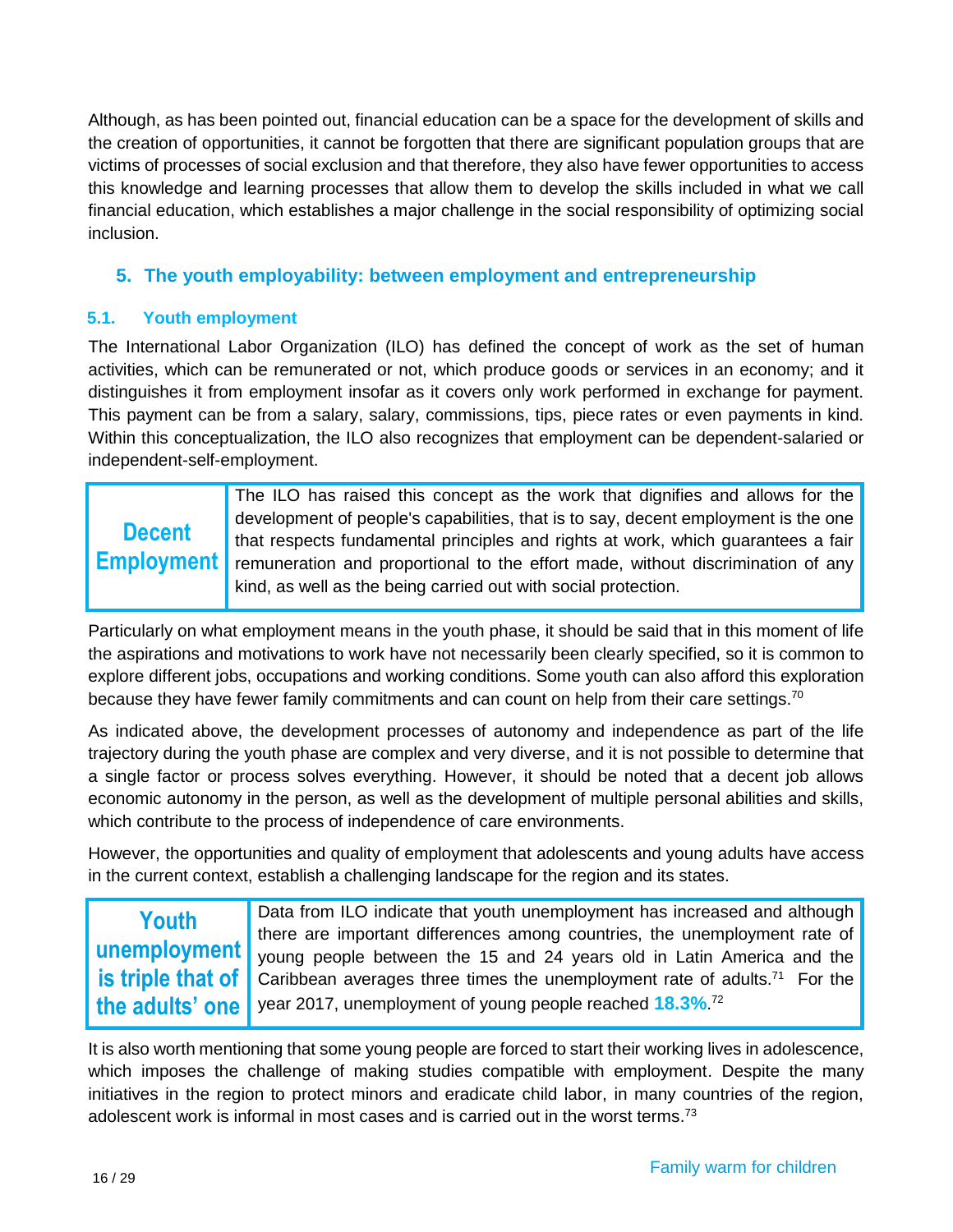Young people not only face greater difficulties in getting a job, but when they do get it, they tend to be jobs of lower quality, in which they even receive wages below the average, in some cases despite having greater competencies than those requested to fill the position. Thus, in addition to their unemployment is greater than that of adults, as mentioned above, also among those who have a job, **informality is significantly higher than that of adults (61.3% vs. 44.2%)**. These gaps in access to employment are even greater in young women.<sup>74 75</sup> 76

On the other hand, it is possible to observe the deterioration of the quality of jobs available to young people in the **progressive expansion of temporary employment and the shorter term of the contracts**. In this sense, the big question is whether this type of work facilitates the transition to permanent employment, or if –on the contrary– it exposes young people to temporary jobs with alternating periods of unemployment.<sup>77</sup> This situation is aggravated when young people have dropped out of school, because they do not have all the skills and requirements necessary to enter formal employment, which forces them to accept temporary and unstable jobs in the informal sector.<sup>78</sup>

However, the current challenge in terms of unemployment for young people who have a higher education diploma cannot be ignored, as this contradicts the assumption and the evidence that higher education and training increase productivity and employability. In addition, unemployed graduates, not being rewarded for their efforts, experience high levels of frustration, which affects multiple dimensions of their lives. 79

Additionally, the evidence indicates that these challenges are aggravated when dealing with young people who leave from alternative care settings, since they usually face additional difficulties, such as: low educational credentials; lack of support networks and emotional referents, which affects their motivation; low self-esteem when looking for a job, often a product of their life stories; stigmatization during the job search; the need for economic support as a result of anticipated autonomy processes, which may involve them in informal and precarious jobs; and the lack of social networks that allow them to access various quality work opportunities<sup>80</sup>.

All these situations generate precariousness, instability and lack of protection of young people in their trajectories towards autonomy and independence and not only have an individual impact on the development of each young person, but may have long-term consequences in the human and social development of the countries, maintaining, increasing, reproducing and transmitting poverty and vulnerability intergenerationally.<sup>81</sup>

Thus, in order to promote the employability of young people are necessary various actions, at different levels <sup>82</sup> <sup>83</sup> <sup>84</sup> <sup>85</sup> <sup>86</sup> <sup>87</sup> <sup>88</sup>:

- $\oslash$  It is necessary to strengthen the programmes of non-formal education and training for work, as well as their coverage.
- $\circledcirc$  Likewise, secondary education and professional training should allow to explore and aspire to foster and develop in adolescents and young people a wide and diverse range of skills, competences and interests so that they have greater capacities to insert and maintain themselves successfully in the world of work.
- $\heartsuit$  It is necessary that the educational opportunities of adolescents and young people recognize the diversity of trajectories and offer the opportunity to make compatible education and work, according to the needs of their labor insertion or to the experiences developed in the different stages of their life.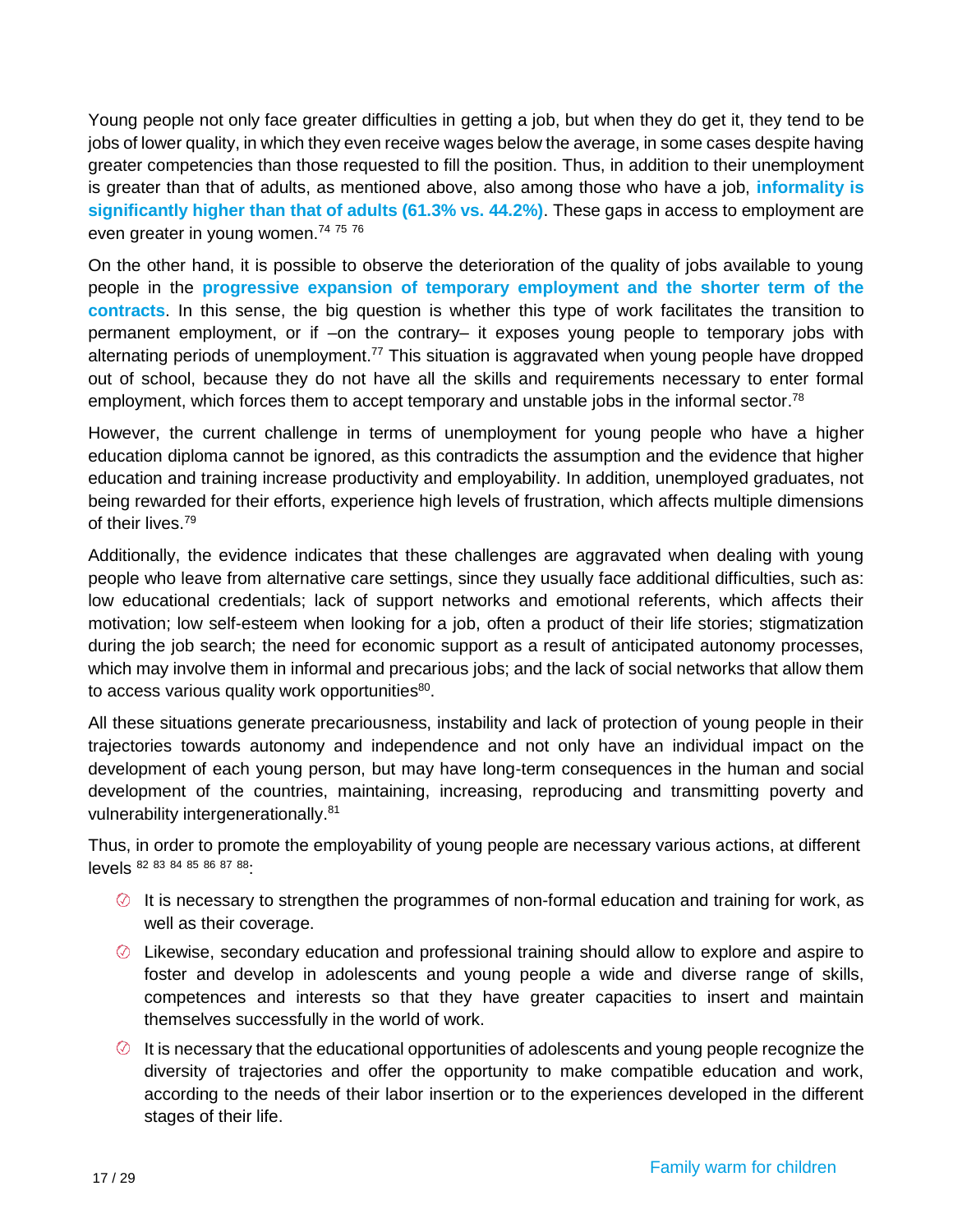- $\circled{0}$  In this sense, it is necessary to develop a programmatic offer that is variable in terms of duration, substitute modalities and complementary to work (day and evening). It is also appropriate to articulate the programmes of the same area of specialization, in order to be compatible with each other (validation of content between programmes).
- $\oslash$  Strengthen public-private partnerships to improve the relevance of training programmes in relation to current production structures and their projection for the future.
- $\oslash$  There must be incentive programmes for formalization, as a basic floor for social protection, employability and job placement, through strategies such as internships, apprenticeships, first job, second chance programmes and youth participation programmes.
- $\oslash$  It is necessary to promote the participation and citizenship of young people, in such a way, that adult centrism does not neutralize the wide possibilities and potentials that young people offer to the labor market and to society in general.
- Public policies must prioritize youth employment, considering its multifactorial and multidimensional causes.
- $\oslash$  Maintain updated training programmes for the development of technical skills, fundamentally for those adolescents and young people belonging to excluded groups who have left secondary school and do not wish to return.

<span id="page-17-0"></span>Finally, it is essential to remember that, together with the social co-responsibility actions that are carried out to improve the skills and possibilities of young people for their insertion and maintenance in the labor market, it is of primary and fundamental importance to guarantee access to employment worthy of young people, not as an end in itself, but ensuring their full development, their social integration and the full exercise of their citizenship, in order to close the educational, social, cultural, gender gaps, ethnicity, among others.

# **5.2. Entrepreneurship, is it an option?**

Although there are various ways in which "entrepreneurship", "entrepreneur" or "youth entrepreneurship" have been conceptualized, the following are recognized:

| Entrepreneurship | <b>UNESCO</b>   | They have used the definition of entrepreneurship proposed by Schoof (2006): "It<br>consists of recognizing the opportunity to create an economic value and the<br>process of acting on that occasion, whether or not it leads to the creation of a new<br>registered company. The concepts of 'innovation' and 'taking risks' are often<br>associated with entrepreneurship, but they are not a necessary condition to define<br>the term". <sup>89</sup> |
|------------------|-----------------|------------------------------------------------------------------------------------------------------------------------------------------------------------------------------------------------------------------------------------------------------------------------------------------------------------------------------------------------------------------------------------------------------------------------------------------------------------|
|                  | IL <sub>0</sub> | It is conceived as a way in which it is possible to create decent and productive<br>work, and recognizes that particularly for young people developing skills and<br>attitudes towards business, when they are still in the educational system, can<br>contribute to their ability to achieve opportunities of work in circumstances where<br>jobs are scarce. <sup>90</sup>                                                                               |

Entrepreneurship has emerged as an additional strategy that countries have promoted, as an attempt to respond to the situation experienced by many young people, fundamentally the most disadvantaged and vulnerable, who despite having access to job training programmes and services for finding more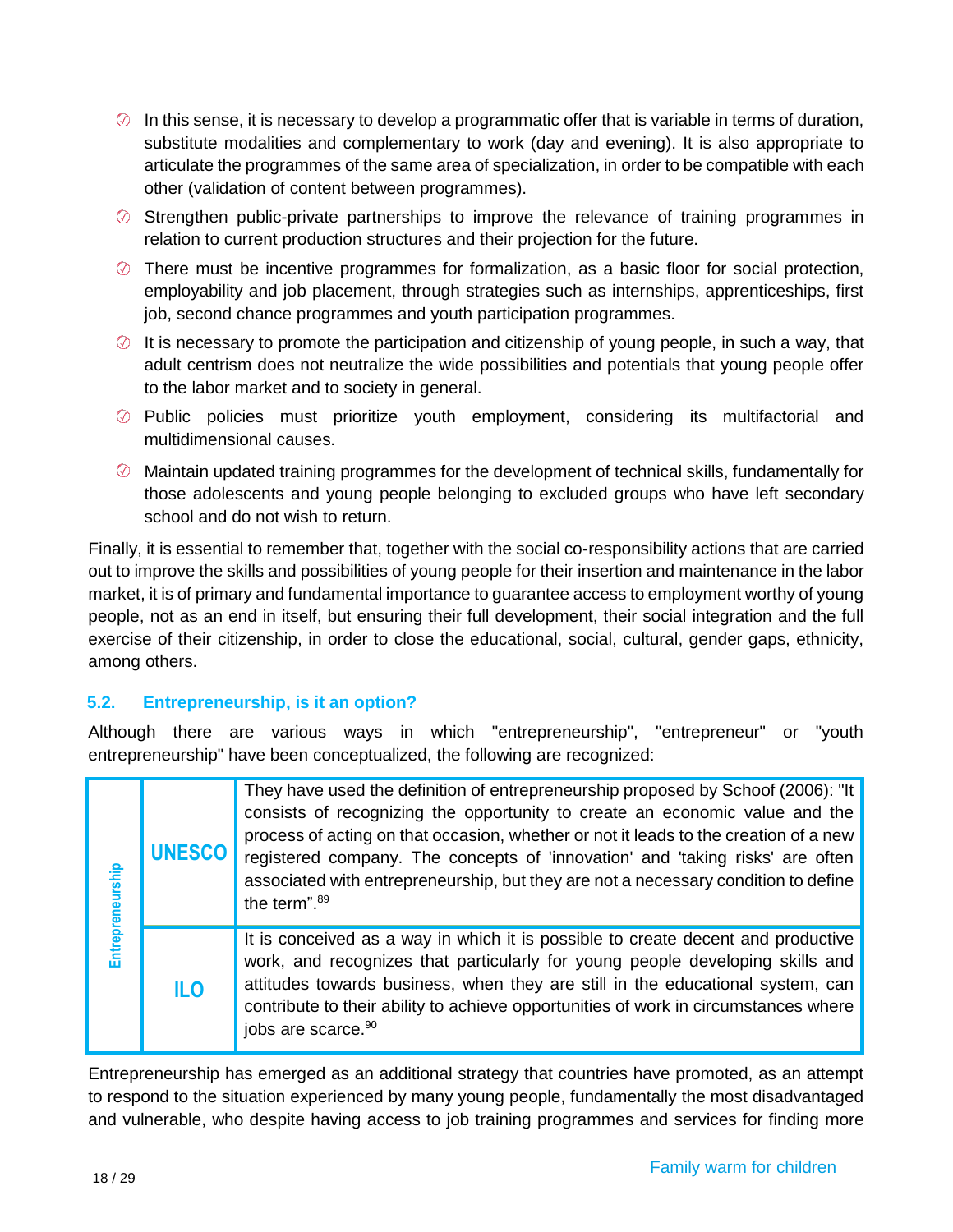and better jobs, they have not been able to insert themselves in the labor market because there is no demand that absorbs the entire offer. In this sense, it has been considered that the entrepreneurship of young people allows improving the employability and social mobility in Latin America and the Caribbean, by increasing their ability to integrate into labor markets, increase and diversify their skills. <sup>91</sup>

However, there are also risks that must be considered and taken care of. One of these risks is related to the fact that if there are no specific competences and if there is not access to all the necessary resources to ensure the success and sustainability of the enterprise (money, technical assistance, networks, social contacts), then the ventures could result in informal and precarious jobs.<sup>92</sup> Also suggests that programmes that promote entrepreneurship could retract the labor market and drop the weight of responsibility for unemployment on the young worker, on their skills, qualifications and attitudes, or their lack of them. 93

That is why, to ensure that entrepreneurship really contributes to the processes of integral development, autonomy and independence building and improvement of the well-being and quality of life of adolescents and young people, it is proposed to implement complementary socio-labor policies that point to different levels and aspects<sup>94</sup>:

- Macroeconomic policies should promote employability, increase decent employment opportunities and improve access to financing, since these elements are what allow the sustainable growth of the private sector and companies, public employment programmes, employment guarantee mechanisms, as well as policies oriented to the transition to formal employment.
- $\oslash$  Entrepreneurship policies should be directed with priority to those groups of young people in conditions of greater vulnerability, for example, people employed in the informal economy, unemployed people and inactive people.
- $\heartsuit$  Entrepreneurship programmes should favor the exercise of fundamental rights at work, in line with national obligations and within the framework of international labor standards, the protection of unionization and collective bargaining rights, compliance with minimum wages, greater participation and youth representation in the different sectors to favor broad social dialogue.

Thus, although entrepreneurship is a more available option for some young people, it is necessary to develop differentiated programmes that address the particular needs of the diversity of young people, also considering that there are no simple and massive solutions to reverse such complex and structural situations such as the youth unemployment. Therefore, it is possible to generate more jobs of better quality, through entrepreneurship, if they are accompanied by complementary socio-labor policies.

# **6. Access to housing: obstacles and opportunities**

The leaving care process and the need for housing can respond to very diverse situations that are part of the life trajectories of adolescents and young people and of course their autonomy and independence processes. Thus, for example, they can be the result of the wishes of the adolescent and young person to establish an independent life, desires to establish a cohabitation with a couple or to assume motherhood or fatherhood, desires to take advantage of some training opportunity or have a job that is far from the care environment of origin.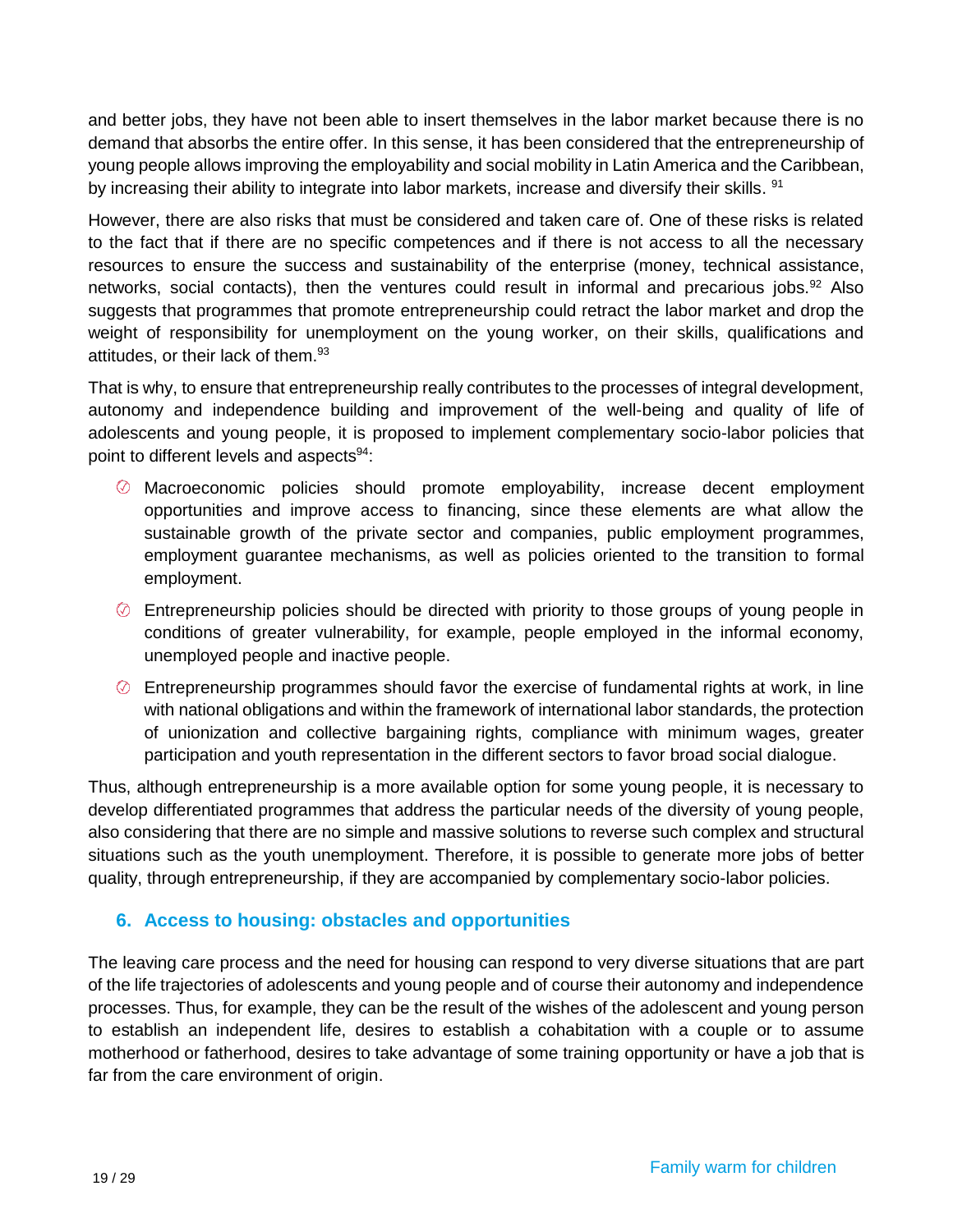In this way, access to housing would come to be part of the opportunities required to complete autonomy and independence, so that by his counterpart, the difficulties of access to housing will be considered as a situation of blocking the leaving of care, and therefore of its independence and total autonomy.<sup>95</sup>

**Youth unemployment and job insecurity, the lack of access to housing and construction loans, together with the disproportionality among wage incomes and rental or credit costs for purchase or construction of housing, has been generating a large group of people (including youth) thar sees access to decent housing impossible**. In this context, it is evident that having a job is not a sufficient guarantee to access a home in the current conditions of the market, which, in turn, affects multiple dimensions of life (study, work, family, etc.) of the young people, directly related to the possibilities of autonomy and independence.

Undoubtedly these difficulties of access to housing, together with youth unemployment and job insecurity, play a significant role in the changes that have occurred in youth transitions and the lengthening of the process of autonomy and independence that has been observed in recent decades, together with the postponement of exiting the home or care setting where young people have grown up.

Particular challenges are observed in this regard for adolescents and young people who leaves alternative care modalities, as they generally face anticipated outflows from the care environment, with weak support networks and without having reached those educational and other conditions that would affect them and allow them to access to decent jobs that ensure the necessary resources to cover all the needs, therefore, even less, to a decent home.

In this sense, considering that it is the responsibility of the State to care for and develop children and adolescents through various protective measures, among which are alternative care and taking into account that life trajectories are presented as a continuum in that the possibilities of future life also depend on the past and present living conditions, as well as the social capital built, it would be convenient for the State to extend support measures for the discharge of young people from alternative care, in such a way that its process of independence and autonomy, as indicated in the Guidelines on Alternative Care Modalities, specifically guideline 136, which is mandatory for States: "Youth should also be provided whose care reaches their end and during their social reintegration access to social, legal and health services and a to adequate financial assistance". <sup>96</sup>

Additionally, as a measure that would allow the implementation of the aforementioned guidelines, and even though they are not binding on the States, it is suggested that national policies ensure that there is continuous planning and support for children, adolescents and young people who leaves alternative care, in which different agencies in charge can participate, for example, for housing, for welfare, for health and for education. It is also suggested to provide a series of different living arrangements and quality housing for people leaving alternative care modalities.<sup>97</sup>

These measures could include the provision of housing bonds or access to temporary subsidized housing, which increases the access of this population in conditions of vulnerability to decent housing.

In line with this challenge, one can refer as a good practice, the experience developed in Argentina and Uruguay for the generation of housing policy initiatives for young people who leave the protection system, which shows that through the articulation between the State and civil society and within the framework of a comprehensive youth development policy, can offer access to subsidized housing (collectively and self-managed) as a means of promoting and facilitating processes of independence and social inclusion of adolescents and young people institutionalized.<sup>98</sup>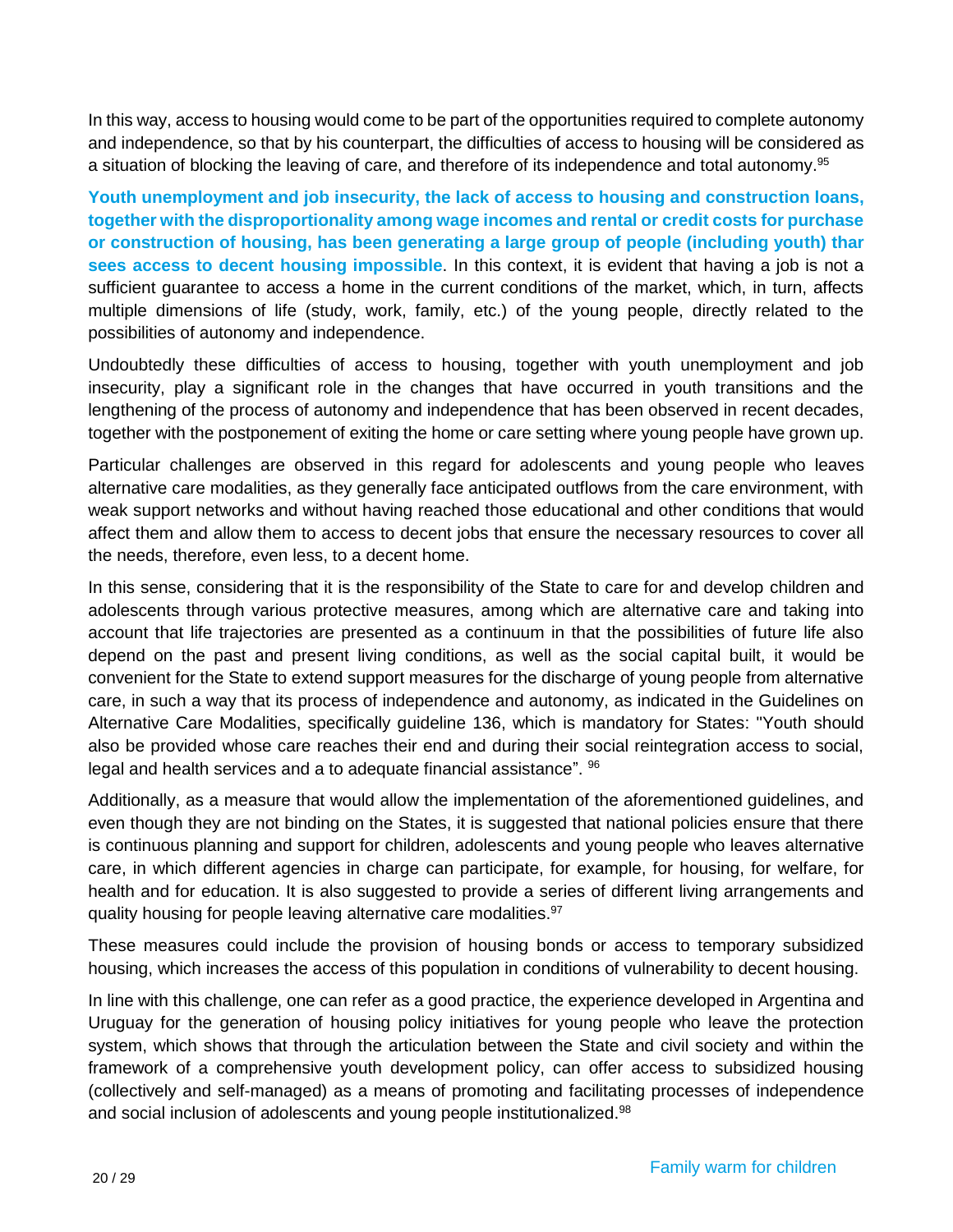# <span id="page-20-0"></span>**7. Considerations for the work of SOS Children's Villages**

SOS Children's Villages LAAM maintains a firm commitment to guarantee the exercise of the rights of adolescents and young people who have lost the care of their families or are at risk of losing it, while at the same time making visible the responsibility of directing their efforts and actions with quality towards the promotion of the integral development and well-being of these populations.

In this way, at the regional level, a collaborative construction strategy has been proposed between the LAAM Regional Office, the Member Associations and adolescents and young people participating in the SOS Programmes, designed with the aim of promoting the discussion and analysis of reality, the theory and concepts related to Youth Development and jointly build a regional practical-orientation proposal to guide interventions, strategies, plans, projects and actions aimed at adolescents and young people, for which the following guidelines and considerations are proposed:



### **Foster the conditions in programmes to develop progressive autonomy and the construction of independence of adolescents and young participants.**

- Foster an understanding of the autonomy and independence as continuous and systematic processes, encouraging young people, in an accompanied manner, to progressively assume greater responsibilities and be protagonists in making decisions about their lives.
- $\oslash$  Develop pedagogical strategies that promote in the collaborators and families of origin the validation and recognition of the autonomy and independence as an essential part of human development, avoiding reductionist and institutionalized visions.
- $\oslash$  Facilitate review processes of institutionalizing practices as an impeding condition of progressive autonomy, such as: standardized responses, transition between Programme units decided on isolated criteria such as age, a particular situation of vulnerability (such as pregnancy) or problematic behaviors, rigid rules and schedules generally imposed vertically, over-protection, inadequate management of control, isolation of peers, family of origin and community, etc.
- $\oslash$  Promote tailored specialized responses, from the perspective of youth and the potential of the person, to the promotion of progressive autonomy and independence, taking into account in an integral way aspects such as gender, age, time of development and other circumstances particular of each adolescent and young person.
- $\circled{0}$  In the case of young people who are in alternative care, ensure the accompanying, continuous and comprehensive protocols specialized in the development of progressive autonomy and for the leaving care process from the protection system.
- Design and execute strategies and processes for the promotion of the active and protagonist participation of children, adolescents and young people with respect to the issues that affect their lives, as a fundamental axis of the progressive autonomy, especially in young people who are in modalities of alternative residential care.
- Ensure the community integration of children, adolescents and young people, especially social, community and family integration in institutionalized adolescents and young people.
- $\heartsuit$  Promote the access of adolescents and young people who are in the process of leaving care to existing social, legal, health and financial assistance services.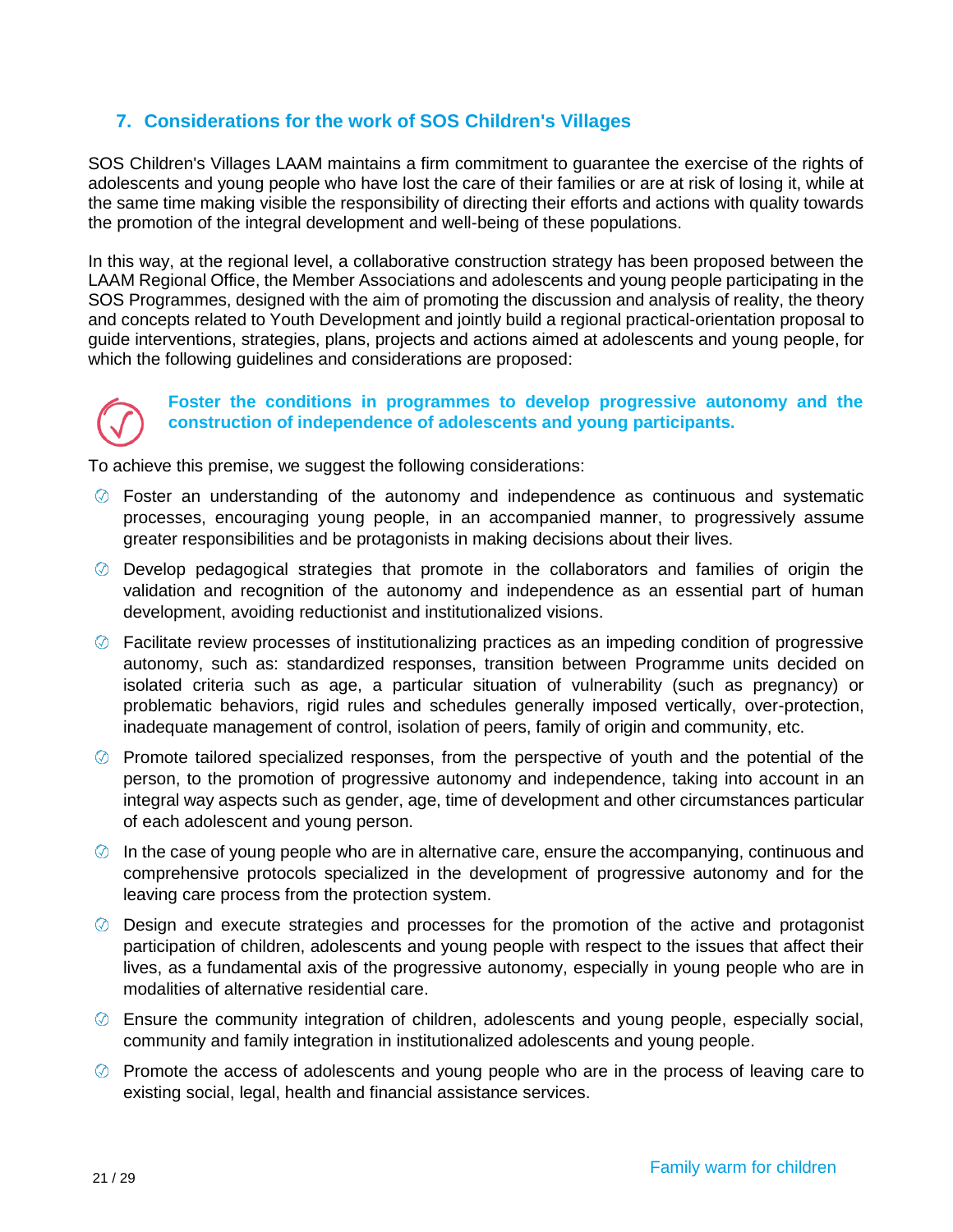Generate advocacy strategies and actions for the creation and execution of legislations for the exit of adolescents and young people from the protection system, which contemplate processes of progressive autonomy and independence (training and education, access to decent work, access to living place).



- contemplated the component of subsidized housing (self-managed and collective housing).
- $\circledcirc$ Develop a pilot proposal for scalable public policy based on permanent monitoring and evaluation.

### **Enhancing the process of progressive autonomy and the construction of independence of adolescents and youth participants of the SOS programme.**

- $\oslash$  Sensitize and train co-workers and families of origin on the importance of promoting progressive autonomy and independence from approaches and methodologies such as parenting and positive discipline and pedagogical mediation
- $\oslash$  Generate processes and strategic actions for the development of life skills, autonomy and independence, through progressive and systematic planning from the moment of the entry of the child or adolescent to the Programme, establishing flexible and realistic deadlines and objectives.
- Ensure methodologies and tools for the support and accompaniment of the life trajectories and projects of adolescents and young people, such as Individual Development Plans (IDP) and Life Projects (LP).
- $\heartsuit$  To provide a close, emotional and empathetic support to adolescents and young people in the construction of their development plans and life project(s).
- $\oslash$  Provide relevant information and processes that enhance the life skills of adolescents and young people, especially those who are in alternative modalities of residential care, such as information on general culture and legislation, guidelines for social coexistence, decision-making capacity, interpersonal relationships, critical thinking, problem and conflict management, emotion management, understanding of rights and responsibilities that involve reproduction, among others.
- $\oslash$  Involve adolescents and young people, according to their maturity, in daily processes and tasks, such as diligences, housework, carrying out procedures related to the home and citizenship (identity card, driver's license), specifying appointments and exams doctors, among others, without affecting other development processes and responsibilities already acquired.
- $\oslash$  Ensure checking, monitoring, evaluation and readjustment of development plans and life projects on a regular basis, considering the active participation of the adolescent and young person in their process.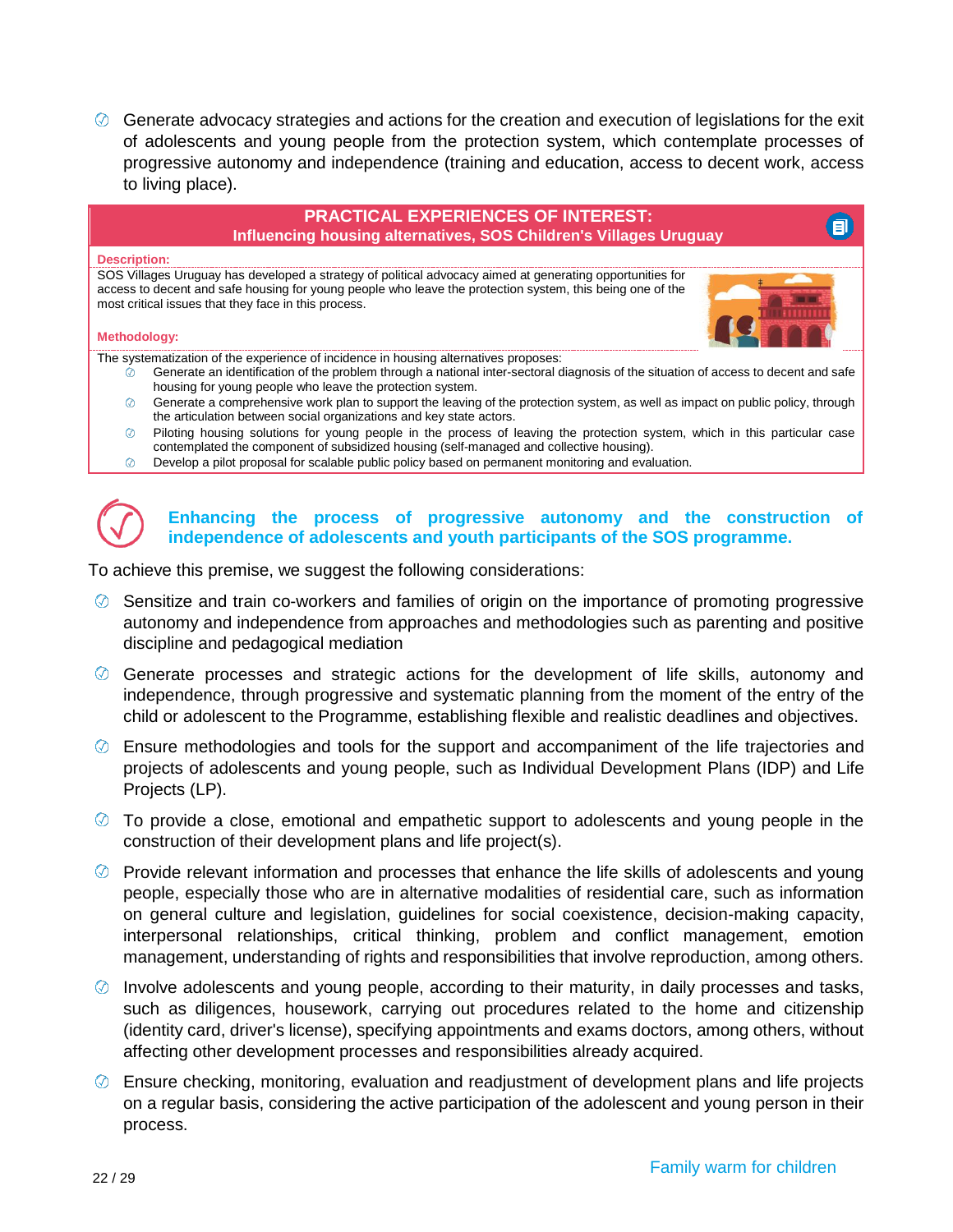- Guarantee the existence of a role of accompaniment to young people in the Programmes, by professional and/or specialist personnel, who forms part of the technical team and who facilitates processes of change, pedagogical mediation and orientation of adolescents and young people in their process of autonomy and independence.
- $\oslash$  Ensure the establishment of extra-institutional support networks, including the family of origin, who can support young people who leave the protection system in terms of affect, economic, housing, among others.
- $\oslash$  Design and implement strategies around the education and financial planning of adolescents and young people, such as administration of resources, budget planning, categorization of expenses (including insurance payments, taxes, social benefits, etc.), access to bank accounts, loans, credits and microloans, recognition of financial risks, among others.
- $\oslash$  Prepare young people to search for decent and safe housing options, which implies developing skills for housing management, rent management, knowing the legislation that protects them, among others.
- $\oslash$  To provide adolescents and young people with relevant information on access to decent and safe housing (housing bonds, loans, financing options, among others), as well as fostering closer relations with institutions and organizations in charge of providing housing options.



### **Accompany the process of exploration of possible life trajectories for adolescents and young participants of the SOS programmes.**

To achieve this premise, we suggest the following considerations:

- $\oslash$  Design and implement strategies from a focus of life trajectories, in response to the demands of the current context that require flexibility, openness to change, management of risk and uncertainty from young people.
- $\oslash$  Accompany the life trajectories of young people, providing them with all the information they need to take advantage of opportunities, seek alternative solutions and make safe and responsible decisions.
- $\oslash$  Encourage the development of critical thinking and identity in young people, so that they define success from their own parameters, thus seeking personal fulfillment from its subjective construction.



### **Framing the post-leaving processes of the protection system for adolescents and young people from the perspective of life trajectories.**

- $\oslash$  Ensure post-leaving accompaniment strategies of the protection system, aligned with the prior preparation process, which includes contact and link with significant figures of the Programme and psychoeducational and emotional support whenever necessary.
	- $\oslash$  Promote mentoring for autonomy and independence processes of adolescents and youth in alternative care carried out by young people and adults former participants, which includes the training of potential mentors who have graduated from the protection system and pedagogically can support and guide those who start and they go through that process.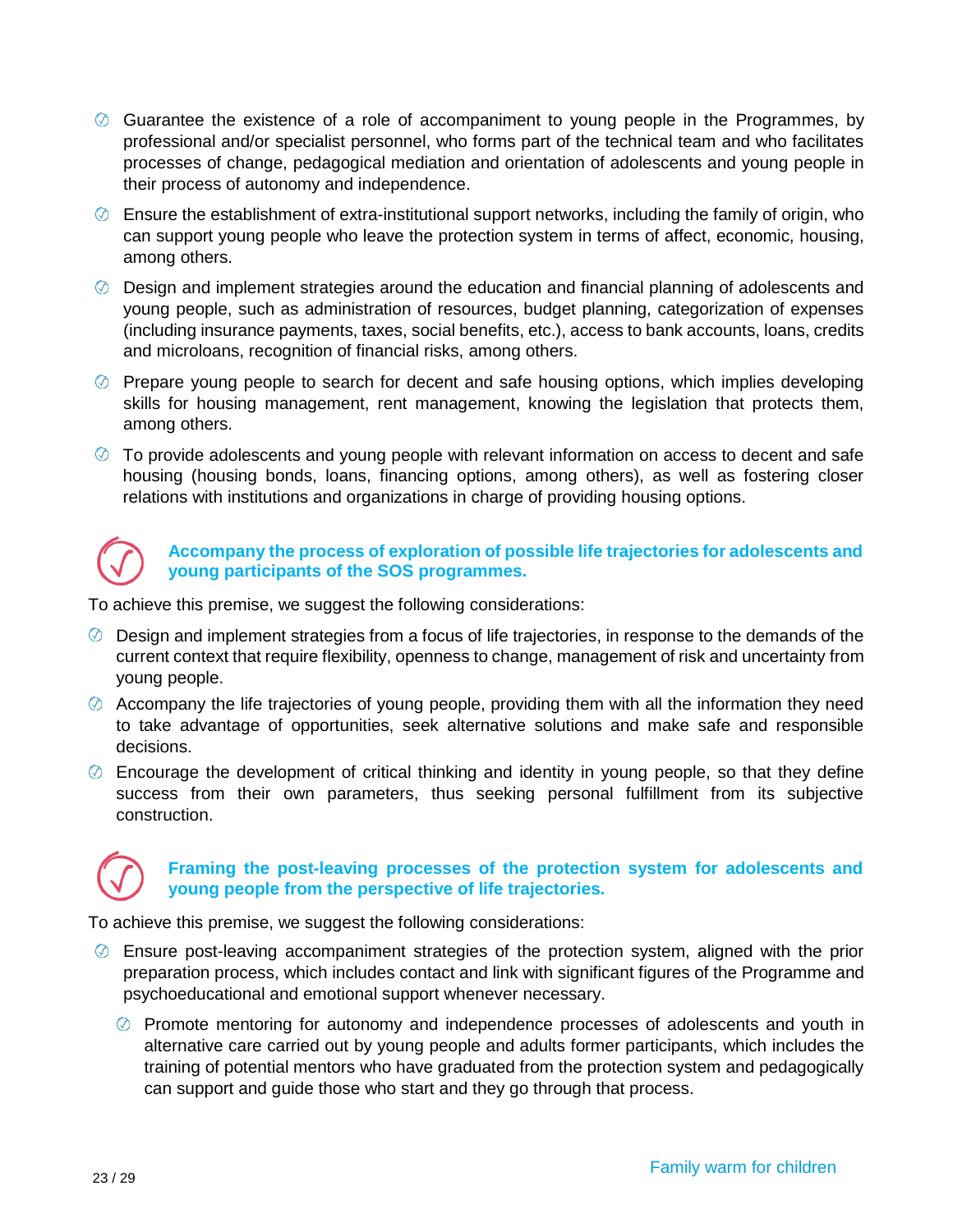### **Ensure the conditions that enhance the educational trajectory (formal and non-formal) of adolescents and young people participating in the SOS Programmes, as part of the process of autonomy and independence.**

To achieve this premise, we suggest the following considerations:

- $\oslash$  Develop processes of vocational guidance with adolescents and young people for the exploration of dreams and vital goals, understanding of the social function of the different professions and careers and the construction of plans, projects and life trajectories.
- $\oslash$  Perform a mapping of the risk factors of educational exclusion faced by adolescents and young participants, as an input to develop specific support actions that enhance the protection of this population against this phenomenon.
- $\oslash$  To foster the conditions and opportunities for adolescents and young participants of the Programmes to develop and complete their formal educational process, through educational reintegration, access to complementary services (tutoring and school reinforcement), access to credits and educational scholarships, among others.
- $\oslash$  Facilitate the access of adolescents and young people to opportunities for training and non-formal training, for example in partnership with other organizations/institutions and volunteer opportunities.



### **Promote and develop the skills of young people for employability, including within this the entrepreneurship.**

- Raise awareness among young people about decent employment as a means to independence, economic autonomy and personal fulfillment.
- $\circledcirc$  Design and implement processes, strategies and support initiatives for the employability of young people, such as: preparation of curriculum vitae, job search, management of job interviews, exercise of labor rights (labor exploitation, informal sector), among others.
- $\oslash$  Develop processes, strategies and actions that empower young people the inter and intrapersonal skills necessary to perform in the workplace.
- $\oslash$  Ensure the development of knowledge, skills and complementary technical skills necessary to perform the work of interest of the young person, such as computer skills, language management, among others.
- $\heartsuit$  Working articulately with governmental networks and institutions, business/productive sector and other organizations, in order to generate training opportunities, development of technical skills and preparatory experiences for the employment of young people, such as workshops, internships, mentoring, and professional observation, among others.
- $\oslash$  Ensure the psychoeducational, emotional and economic support (transportation, subsidy) of young people who pass through employability processes or who are already inserted in their first job.
- $\circledcirc$  Recognize and enhance entrepreneurial skills in young people in the programmes as preparation for the development of enterprises, such as skills and abilities to entrepreneur, self-motivation to make a difference, differentiated competence even within employment, among others.
- Facilitate the access of young people to information, training, technical guidance and financial support for the development of their business plans and productive ventures.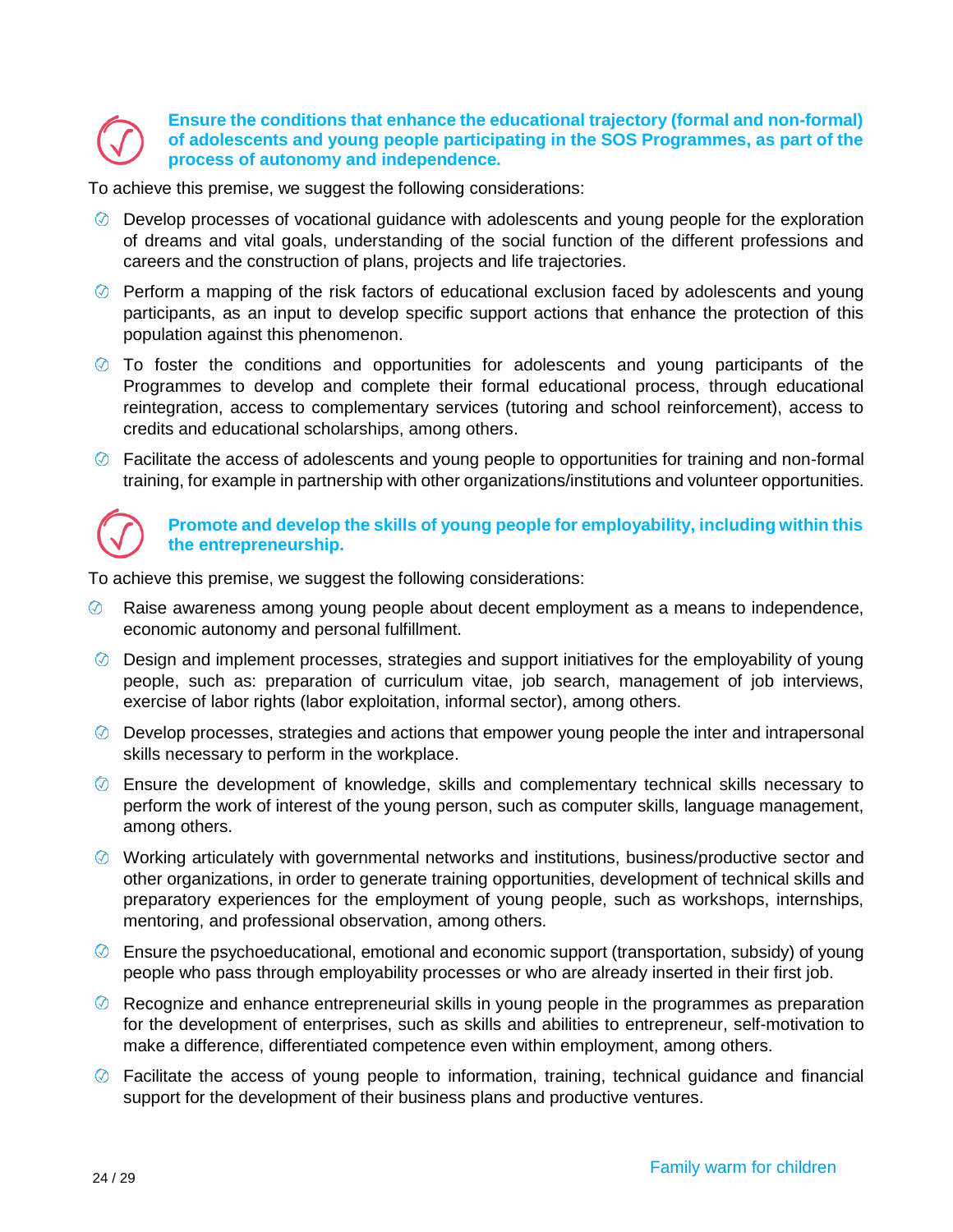### **PRACTICAL EXPERIENCES OF INTEREST: Model of Employability, SOS Children's Villages Costa Rica**

#### **Description:**

The model of employability of SOS Children's Villages Costa Rica started in 2013 and has been the inspirational model of the international platform of employability of the organization called YouthCan! The model of the Employability of SOS CR aims to facilitate the practical training and job placement to young people in condition of vulnerability, through the articulation of publicprivate entities and non-governmental organizations.



 $\bullet$ 

### **Methodology:**

The experience of SOS CR with its model of employability has involved:

- Identify young people in vulnerable condition by defining the profile of the participant and a process of recruitment and selection by both SOS Children's Villages and the allied company (in a second moment).
- Focus attention on training and comprehensive support for employability (development of life skills, technical training, psychosocial monitoring during training, practical training through internships, reference to support services), post-service training (job search, post-employment psychosocial support) and the management of alliances (training, reference of participants and financial sustainability).
- Prioritize capacity-building processes with companies and allied organizations to strengthen support for young people, as well as facilitate young people's access to public, private and community resources as needed.
- $\circledcirc$ Integrate a transversal axis of professional volunteering to maximize the attention provided to young people.

### <span id="page-24-0"></span>**8. Annexes**

### **8.1. Acronyms used in the document**

| ILO           | International Labor Organization |
|---------------|----------------------------------|
| <b>IDP</b>    | Individual Development Plan      |
| $\mathsf{P}$  | Life Project (s)                 |
| <b>UNICEF</b> | United Nations Fund for Children |

### <span id="page-24-1"></span>**8.2. References**

<http://www.ciudadesporelempleo.es/files/Latransiciondelosjovenesalavidaadulta.pdf>

<sup>2</sup> UNICEF-FLACSO-DONCEL (2012). Transición: Del sistema de Protección a la Autonomía Hacia un Modelo Integral de Acompañamiento para Jóvenes. UNICEF, FLACSO Argentina, Asociación civil Doncel y Colegio Universitario de Ciencias Aplicadas de Oslo y Akershus. Retrived from[: https://www.unicef.org/argentina/spanish/Ponencias\\_14-10.pdf](https://www.unicef.org/argentina/spanish/Ponencias_14-10.pdf)

<sup>3</sup> Moreno, A; López, A. and Segado, S. (2012). La transición de los jóvenes a la vida adulta. Crisis económica y emancipación tardía. Obra Social "la Caixa". Retrived from: <http://www.ciudadesporelempleo.es/files/Latransiciondelosjovenesalavidaadulta.pdf>

<sup>4</sup> UNICEF (2012). Manual para la Defensa Jurídica de los Derechos Humanos de la Infancia. Montevideo: Uruguay. Retrieved from: [https://www.unicef.org/uruguay/spanish/Manual\\_Defensa\\_derechos.pdf](https://www.unicef.org/uruguay/spanish/Manual_Defensa_derechos.pdf)

5 Ibid.

 $\overline{a}$ 

<sup>7</sup> UNICEF-FLACSO-DONCEL (2012). Transición: Del sistema de Protección a la Autonomía Hacia un Modelo Integral de Acompañamiento para Jóvenes. UNICEF, FLACSO Argentina, Asociación civil Doncel y Colegio Universitario de Ciencias Aplicadas de Oslo y Akershus. Retrieved from[: https://www.unicef.org/argentina/spanish/Ponencias\\_14-10.pdf](https://www.unicef.org/argentina/spanish/Ponencias_14-10.pdf)

<sup>8</sup> UNESCO. (2014). Juventud, participación y desarrollo social en América Latina y el Caribe. Retrieved from: http://unesdoc.unesco.org/images/0023/002325/232529S.pdf

<sup>1</sup> Moreno, A; López, A; and Segado, S. (2012). La transición de los jóvenes a la vida adulta. Crisis económica y emancipación tardía. Obra Social "la Caixa". Retrieved from:

<sup>6</sup> Pereira, G. (2014). El espacio normativo de la autonomía como realización de la igualdad. CEPAL. Retrieved from: [http://repositorio.cepal.org/bitstream/handle/11362/36628/S2014116\\_es.pdf?sequence=1&isAllowed=y](http://repositorio.cepal.org/bitstream/handle/11362/36628/S2014116_es.pdf?sequence=1&isAllowed=y)

<sup>9</sup> Pereira, G. (2014). El espacio normativo de la autonomía como realización de la igualdad. CEPAL. Retrieved from: [http://repositorio.cepal.org/bitstream/handle/11362/36628/S2014116\\_es.pdf?sequence=1&isAllowed=y](http://repositorio.cepal.org/bitstream/handle/11362/36628/S2014116_es.pdf?sequence=1&isAllowed=y)

<sup>10</sup> CEPAL. (2015). Juventud: realidades y retos para un desarrollo con igualdad. Santiago. Retrieved from: [http://repositorio.cepal.org/bitstream/handle/11362/38978/4/S1500718\\_es.pdf](http://repositorio.cepal.org/bitstream/handle/11362/38978/4/S1500718_es.pdf)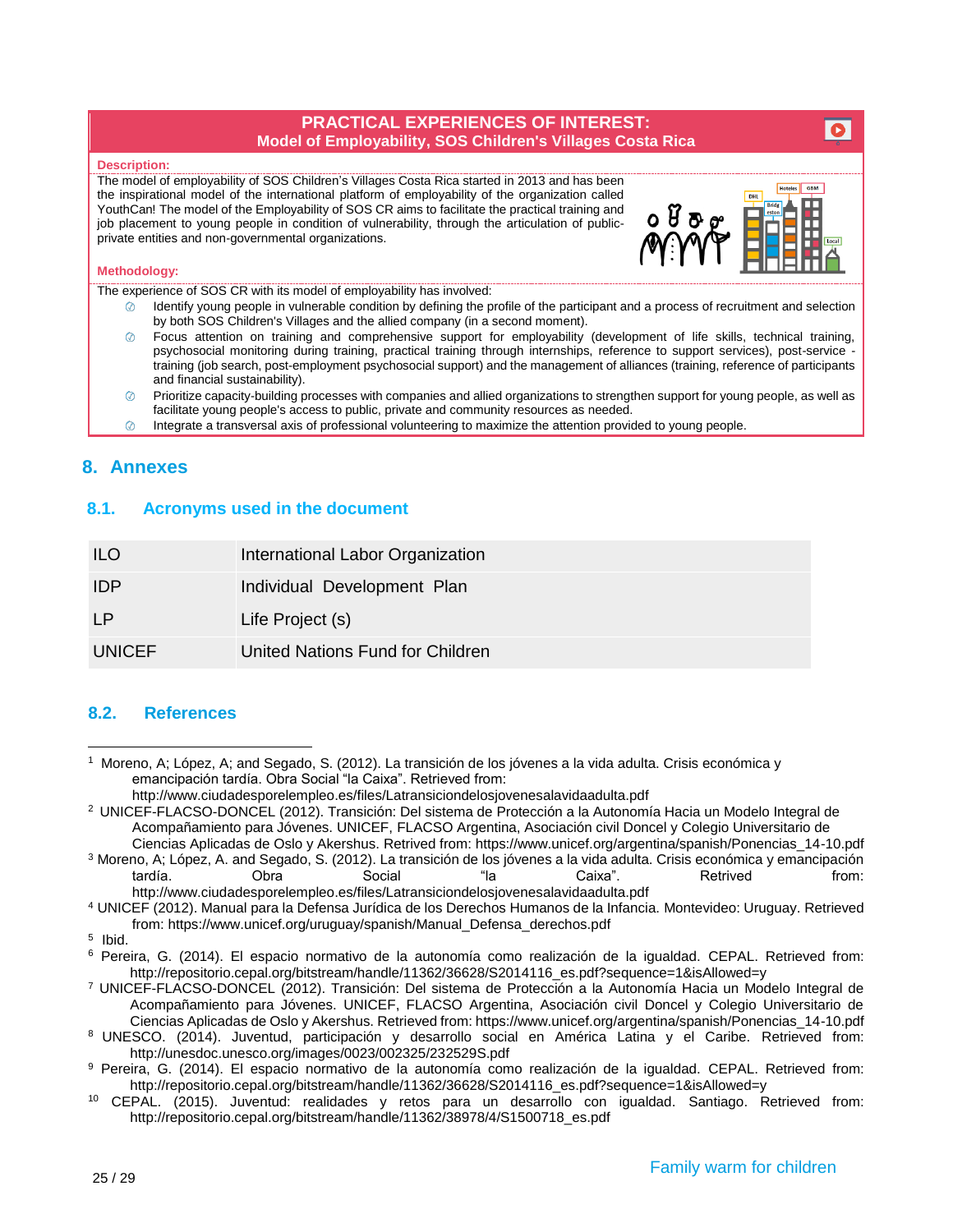<sup>11</sup> Atria, R.; Siles, M.; Arriagada, I.; Robinson, L. and Whiteford, S. (Compiladores). (2003). Capital social y reducción de la pobreza en América Latina y el Caribe: en busca de un nuevo paradigma. Santiago: CEPAL – Universidad del Estado de Michigan.

<sup>12</sup> CEPAL. (2015). Juventud: realidades y retos para un desarrollo con igualdad. Santiago. Retrieved from: [http://repositorio.cepal.org/bitstream/handle/11362/38978/4/S1500718\\_es.pdf](http://repositorio.cepal.org/bitstream/handle/11362/38978/4/S1500718_es.pdf)

<sup>13</sup>UNESCO. (2017). La educación transforma vidas. Retrieved from: <http://unesdoc.unesco.org/images/0024/002472/247234s.pdf>

<sup>14</sup> Organización Internacional del Trabajo. (2013). Mejorar la empleabilidad de los jóvenes: ¿Qué? ¿Por qué? y ¿Cómo? Guía sobre competencias clave. Retrieved from: http://www.ilo.org/skills/areas/skills-for-youth-employment/ WCMS\_213452/lang--en/index.htm

<sup>15</sup> Gomariz, D.; Puerta, C.; López, C. et al. (2004). Guía de Prevención de Drogodependencias. Cuaderno 4: Habilidades para la vida. Retrieved from[: https://www.murciasalud.es/recursos/ficheros/69202-cuaderno4.pdf](https://www.murciasalud.es/recursos/ficheros/69202-cuaderno4.pdf)

16 Propp, J.; Ortega, D. and Newheart, F (2003) Independence or Interdependence: Rethinking the Transition From Ward of the Court to Adulthood. Families in Society: The Journal of Contemporary Social Services: 2003, Vol. 84, No. 2, pp. 259-266.

<sup>17</sup> Moreno, A; López, A; and Segado, S. (2012). La transición de los jóvenes a la vida adulta. Crisis económica y emancipación tardía. Obra Social "la Caixa". Retrieved from: <http://www.ciudadesporelempleo.es/files/Latransiciondelosjovenesalavidaadulta.pdf>

<sup>18</sup> Ibid.

<sup>19</sup> Lera, C.; Genolet, A.; Rocha, V. Schoenfeld, Z.; Guerriera, L.; Bolcatto, S. (2007). Trayectorias: un concepto que posibilita pensar y trazar otros caminos en las intervenciones profesionales del Trabajo Social. Revista. Cátedra Paralela. No. 4. Año 2007. ISSN 1669-8843. PP. 33-39. Retrieved from: http://www.catedraparalela.com.ar/images/rev\_articulos/arti00044f001t1.pdf

<sup>20</sup> Moreno, A; López, A; and Segado, S. (2012). La transición de los jóvenes a la vida adulta. Crisis económica y emancipación tardía.<br>Caixa". Caixa". Crisis económica y emancipación cardía. Crisis expression tardía. tardía. Obra Social "la Caixa". Retrieved from: <http://www.ciudadesporelempleo.es/files/Latransiciondelosjovenesalavidaadulta.pdf>

 $21$  Ibid.

<sup>22</sup> Dominguez and Silva (2014) in SOS Children's Village Uruguay (2016). El egreso de adolescentes y jóvenes del sistema de protección (1ra edición). SOS Children´s Village Uruguay, Montevideo, Uruguay.

<sup>23</sup> SOS Children´s Village Uruguay (2016). El egreso de adolescentes y jóvenes del sistema de protección (1st edition). SOS Children´s Village Uruguay, Montevideo, Uruguay.

<sup>24</sup> UNICEF-FLACSO-DONCEL (2012). Transición: Del sistema de Protección a la Autonomía Hacia un Modelo Integral de Acompañamiento para Jóvenes. UNICEF, FLACSO Argentina, Asociación civil Doncel y Colegio Universitario de Ciencias Aplicadas de Oslo y Akershus. Retrieved from[: https://www.unicef.org/argentina/spanish/Ponencias\\_14-10.pdf](https://www.unicef.org/argentina/spanish/Ponencias_14-10.pdf) <sup>25</sup> Ibid.

<sup>26</sup> Ibid.

<sup>27</sup> CEPAL. (2015). Juventud: realidades y retos para un desarrollo con igualdad. Santiago. Retrieved from: [http://repositorio.cepal.org/bitstream/handle/11362/38978/4/S1500718\\_es.pdf](http://repositorio.cepal.org/bitstream/handle/11362/38978/4/S1500718_es.pdf)

<sup>28</sup> UNICEF-FLACSO-DONCEL (2012). Transición: Del sistema de Protección a la Autonomía Hacia un Modelo Integral de Acompañamiento para Jóvenes. UNICEF, FLACSO Argentina, Asociación civil Doncel y Colegio Universitario de Ciencias Aplicadas de Oslo y Akershus. Retrieved from[: https://www.unicef.org/argentina/spanish/Ponencias\\_14-10.pdf](https://www.unicef.org/argentina/spanish/Ponencias_14-10.pdf)  $29$  Ibid.

30 Trucco, D and Ullmann, H. (2015). Juventud: realidades y retos para un desarrollo con igualdad. CEPAL: Santiago. Retrieved from[: http://repositorio.cepal.org/bitstream/handle/11362/38978/S1500718\\_es.pdf?sequence=4](http://repositorio.cepal.org/bitstream/handle/11362/38978/S1500718_es.pdf?sequence=4)

<sup>31</sup> Moreno, A; López, A; and Segado, S. (2012). La transición de los jóvenes a la vida adulta. Crisis económica y emancipación tardía. Obra Social "la Caixa". Retrieved from: <http://www.ciudadesporelempleo.es/files/Latransiciondelosjovenesalavidaadulta.pdf>

32 Nieves, M. and Trucco, D. (2014). Adolescentes Derecho a la educación y al bienestar futuro. Chile: ONU. Retrieved from: http://repositorio.cepal.org/bitstream/handle/11362/35950/S2014097\_es.pdf?sequence=4&isAllowed=y

<sup>33</sup>CEPAL and OIJ. (2014). Invertir para transformar. Retrieved from: <http://repositorio.cepal.org/bitstream/handle/11362/39314/invertirparatransformar.pdf?sequence=1&isAllowed=y>

<sup>34</sup> UNICEF. (2015). Una aproximación a la situación de adolescentes y jóvenes en América Latina y el Caribe a partir de evidencia cuantitativa reciente. Panama: UNICEF. Retrieved from: [https://www.unicef.org/lac/UNICEF\\_Situacion\\_de\\_Adolescentes\\_\\_y\\_Jovenes\\_en\\_LAC\\_junio2105.pdf](https://www.unicef.org/lac/UNICEF_Situacion_de_Adolescentes__y_Jovenes_en_LAC_junio2105.pdf)

<sup>35</sup> Rodríguez, E. (2011). Políticas de Juventud y Desarrollo Social en América Latina: Bases para la Construcción de Respuestas Integradas. Foro de Ministros de Desarrollo Social de América Latina. UNESCO. Retrieved from: [http://www.unesco.org/fileadmin/MULTIMEDIA/HQ/SHS/pdf/Youth%20Policies%20and%20Social%20Development%](http://www.unesco.org/fileadmin/MULTIMEDIA/HQ/SHS/pdf/Youth%20Policies%20and%20Social%20Development%20-%20Building%20Integrated%20Responses%20ES.PDF) [20-%20Building%20Integrated%20Responses%20ES.PDF](http://www.unesco.org/fileadmin/MULTIMEDIA/HQ/SHS/pdf/Youth%20Policies%20and%20Social%20Development%20-%20Building%20Integrated%20Responses%20ES.PDF)

<sup>36</sup> OCDE, CEPAL and CAF. (2016). Perspectivas económicas de América Latina 2017: Juventud, competencias y emprendimiento. Paris: OCDE. Retrieved from: http://repositorio.cepal.org/bitstream/handle/11362/40721/1/LCG2689\_es.pdf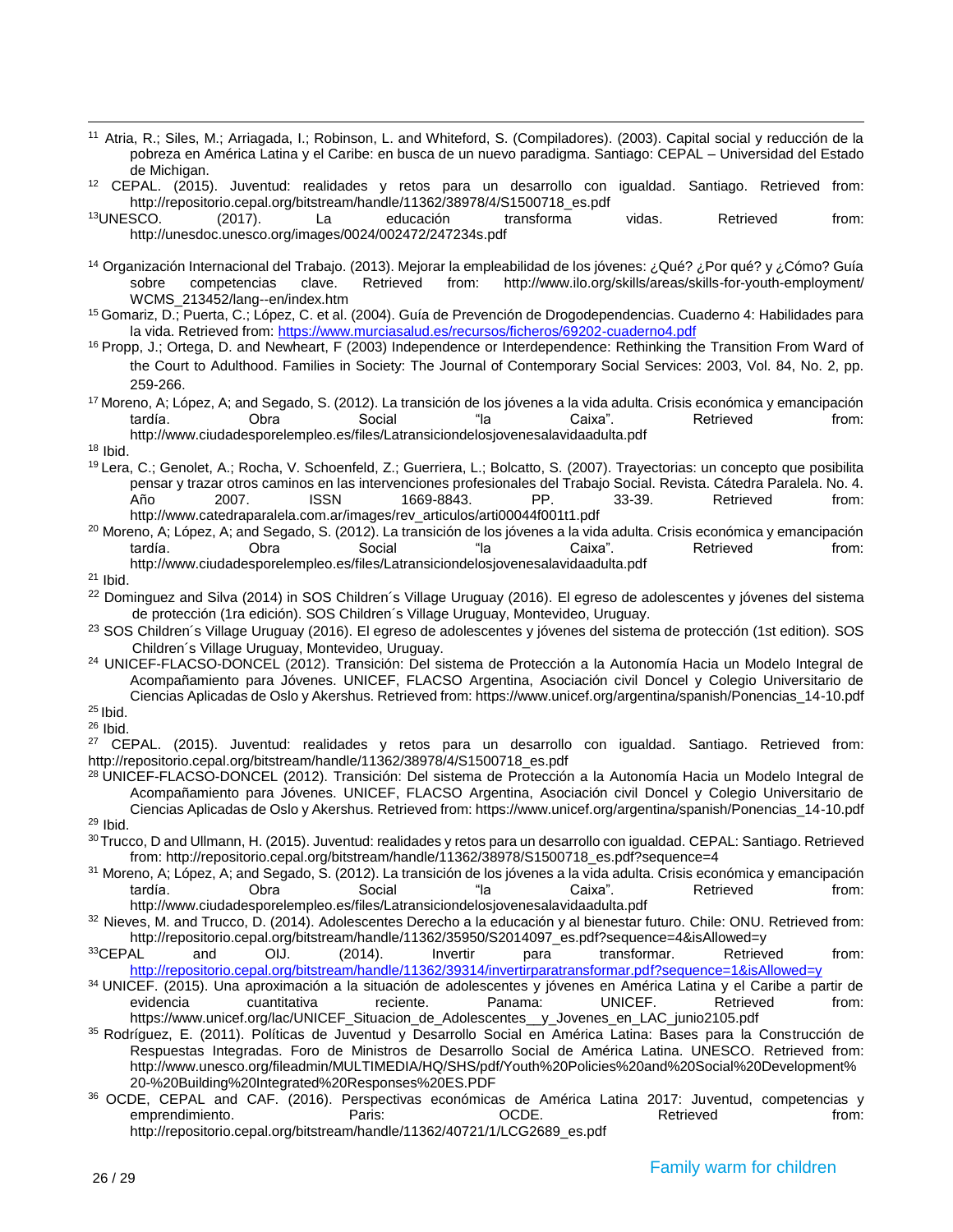<sup>37</sup> Hoyos, R.; Rogers, H. y Székely, M. (2016). Ninis en América Latina 20 millones de jóvenes en busca de oportunidades.<br>Chanco Mundial. Bundial. Retrieved from: Washington: Banco Mundial. Retrieved from: [http://repositorio.minedu.gob.pe/bitstream/handle/123456789/3921/Ninis%20en%20Am%C3%A9rica%20Latina%2020](http://repositorio.minedu.gob.pe/bitstream/handle/123456789/3921/Ninis%20en%20Am%C3%A9rica%20Latina%2020%20millones%20de%20j%C3%B3venes%20en%20busca%20de%20oportunidades.pdf?sequence=1&isAllowed=y)

[%20millones%20de%20j%C3%B3venes%20en%20busca%20de%20oportunidades.pdf?sequence=1&isAllowed=y](http://repositorio.minedu.gob.pe/bitstream/handle/123456789/3921/Ninis%20en%20Am%C3%A9rica%20Latina%2020%20millones%20de%20j%C3%B3venes%20en%20busca%20de%20oportunidades.pdf?sequence=1&isAllowed=y)<br>SCO. (2017). La educación transforma vidas. Retrieved fro <sup>38</sup>UNESCO. (2017). La educación transforma vidas. Retrieved from: <http://unesdoc.unesco.org/images/0024/002472/247234s.pdf>

<sup>39</sup> UNICEF-FLACSO-DONCEL (2012). Transición: Del sistema de Protección a la Autonomía Hacia un Modelo Integral de Acompañamiento para Jóvenes. UNICEF, FLACSO Argentina, Asociación civil Doncel y Colegio Universitario de Ciencias Aplicadas de Oslo y Akershus. Retrieved from[: https://www.unicef.org/argentina/spanish/Ponencias\\_14-10.pdf](https://www.unicef.org/argentina/spanish/Ponencias_14-10.pdf)

<sup>40</sup> UNESCO. (2017). Adolescentes y jóvenes en realidades cambiantes. Paris: UNESCO. Retrieved from: http://unesdoc.unesco.org/images/0024/002475/247578s.pdf

<sup>41</sup> Aparicio, L. and Jiménez, M. (2014). Diseño de un programa de educación económica y financiera para adolescentes escolarizados en educación básica secundaria entre 12 y 14 años de edad. Universidad Javeriana. Degree Thesis. Retrieved from[: https://repository.javeriana.edu.co/handle/10554/15701](https://repository.javeriana.edu.co/handle/10554/15701)

 $42$  Moreno, A; López, A; and Segado, S. (2012). La transición de los jóvenes a la vida adulta. Crisis económica y emancipación tardía. Obra Social "la Caixa". Retrieved from: <http://www.ciudadesporelempleo.es/files/Latransiciondelosjovenesalavidaadulta.pdf>

<sup>43</sup> Ibid.

<sup>44</sup> UNESCO. (2008). Educación y diversidad cultural. Lecciones desde la práctica innovadora en América Latina. Santiago: UNESCO. Retrieved from: [http://www.redetis.iipe.unesco.org/publicaciones/educacion-y-diversidad-cultural-lecciones](http://www.redetis.iipe.unesco.org/publicaciones/educacion-y-diversidad-cultural-lecciones-desde-la-practica-innovadora-en-america-latina/#.WWauvYg1_IU)[desde-la-practica-innovadora-en-america-latina/#.WWauvYg1\\_IU](http://www.redetis.iipe.unesco.org/publicaciones/educacion-y-diversidad-cultural-lecciones-desde-la-practica-innovadora-en-america-latina/#.WWauvYg1_IU)<br><sup>45</sup>UNESCO. (2010). Metas educativas 2012: Desafí

<sup>45</sup>UNESCO. (2010). Metas educativas 2012: Desafíos y oportunidades. Retrieved from:

<http://unesdoc.unesco.org/images/0018/001899/189945s.pdf><br><sup>46</sup>CEPAL v OIJ. (2014). Invertir <sup>46</sup>CEPAL y OIJ. (2014). Invertir para transformar. Retrieved from: <http://repositorio.cepal.org/bitstream/handle/11362/39314/invertirparatransformar.pdf?sequence=1&isAllowed=y>

<sup>47</sup> UNESCO (2017). Adolescentes y jóvenes en realidades cambiantes. Notas para repensar la educación secundaria en América Latina. Paris: UNESCO. Retrieved from: http://unesdoc.unesco.org/images/0024/002475/247578s.pdf

48 Martínez, P.; Pérez, F. y Martínez, M. (2014). Orientación Profesional en Educación Secundaria. Revista Electrónica<br>17 (1), 57-71. Retrieved from: Interuniversitaria de Formación del Profesorado, 17 (1), 57-71. Retrieved from: <http://revistas.um.es/reifop/article/view/57/162171>

<sup>49</sup> UNESCO. (2013). Aportes conceptuales de la educación de personas jóvenes y adultas: hacia la construcción de sentidos comunes en la diversidad. Retrieved from: [http://www.redetis.iipe.unesco.org/wp-content/uploads/2015/10/aportes](http://www.redetis.iipe.unesco.org/wp-content/uploads/2015/10/aportes-conceptuales-de-la-Educacion-de-pers-Jovenes-y-adultas.pdf)[conceptuales-de-la-Educacion-de-pers-Jovenes-y-adultas.pdf](http://www.redetis.iipe.unesco.org/wp-content/uploads/2015/10/aportes-conceptuales-de-la-Educacion-de-pers-Jovenes-y-adultas.pdf)

<sup>50</sup> CEPAL. (2015). Juventud: realidades y retos para un desarrollo con igualdad. Santiago. Retrieved from: [http://repositorio.cepal.org/bitstream/handle/11362/38978/4/S1500718\\_es.pdf](http://repositorio.cepal.org/bitstream/handle/11362/38978/4/S1500718_es.pdf)

<sup>51</sup> UNESCO. (2008). Educación y diversidad cultural. Lecciones desde la práctica innovadora en América Latina. Santiago: UNESCO. Retrieved from: [http://www.redetis.iipe.unesco.org/publicaciones/educacion-y-diversidad-cultural-lecciones](http://www.redetis.iipe.unesco.org/publicaciones/educacion-y-diversidad-cultural-lecciones-desde-la-practica-innovadora-en-america-latina/#.WWauvYg1_IU)[desde-la-practica-innovadora-en-america-latina/#.WWauvYg1\\_IU](http://www.redetis.iipe.unesco.org/publicaciones/educacion-y-diversidad-cultural-lecciones-desde-la-practica-innovadora-en-america-latina/#.WWauvYg1_IU)

<sup>52</sup> UNESCO. (2013). Aportes conceptuales de la educación de personas jóvenes y adultas: hacia la construcción de sentidos comunes en la diversidad. Retrieved from: [http://www.redetis.iipe.unesco.org/wp-content/uploads/2015/10/aportes](http://www.redetis.iipe.unesco.org/wp-content/uploads/2015/10/aportes-conceptuales-de-la-Educacion-de-pers-Jovenes-y-adultas.pdf)[conceptuales-de-la-Educacion-de-pers-Jovenes-y-adultas.pdf](http://www.redetis.iipe.unesco.org/wp-content/uploads/2015/10/aportes-conceptuales-de-la-Educacion-de-pers-Jovenes-y-adultas.pdf)

53 CEPAL. (2015). Juventud: realidades y retos para un desarrollo con igualdad. Santiago. Retrieved from: [http://repositorio.cepal.org/bitstream/handle/11362/38978/4/S1500718\\_es.pdf](http://repositorio.cepal.org/bitstream/handle/11362/38978/4/S1500718_es.pdf)

<sup>54</sup> UNESCO (2017). Adolescentes y jóvenes en realidades cambiantes. Notas para repensar la educación secundaria en América Latina. París: UNESCO. Retrieved from:<http://unesdoc.unesco.org/images/0024/002475/247578s.pdf>

<sup>55</sup> UNESCO. (2010). Metas educativas 2012: Desafíos y oportunidades. Retrieved from: <http://unesdoc.unesco.org/images/0018/001899/189945s.pdf>

<sup>56</sup> OCDE, CEPAL and CAF. (2016). Perspectivas económicas de América Latina 2017: Juventud, competencias y emprendimiento. Paris: OCDE. Retrieved from: [http://repositorio.cepal.org/bitstream/handle/11362/40721/1/LCG2689\\_es.pdf.](http://repositorio.cepal.org/bitstream/handle/11362/40721/1/LCG2689_es.pdf) p. 26

<sup>57</sup> UNESCO. (2013). Aportes conceptuales de la educación de personas jóvenes y adultas: hacia la construcción de sentidos comunes en la diversidad. Retrieved from: [http://www.redetis.iipe.unesco.org/wp-content/uploads/2015/10/aportes](http://www.redetis.iipe.unesco.org/wp-content/uploads/2015/10/aportes-conceptuales-de-la-Educacion-de-pers-Jovenes-y-adultas.pdf)[conceptuales-de-la-Educacion-de-pers-Jovenes-y-adultas.pdf](http://www.redetis.iipe.unesco.org/wp-content/uploads/2015/10/aportes-conceptuales-de-la-Educacion-de-pers-Jovenes-y-adultas.pdf)

<sup>58</sup> Martínez, P.; Pérez, F. and Martínez, M. (2014). Orientación Profesional en Educación Secundaria. Revista Electrónica<br>17 (1). 57-71. Retrieved from: Interuniversitaria de Formación del Profesorado, 17 (1), 57-71. Retrieved from: <http://revistas.um.es/reifop/article/view/57/162171>

<sup>59</sup> Ibid.

60 Hoyos, R.; Rogers, H. and Székely, M. (2016). Ninis en América Latina 20 millones de jóvenes en busca de oportunidades. Washington: Banco Mundial. Retrieved from: [http://repositorio.minedu.gob.pe/bitstream/handle/123456789/3921/Ninis%20en%20Am%C3%A9rica%20Latina%2020](http://repositorio.minedu.gob.pe/bitstream/handle/123456789/3921/Ninis%20en%20Am%C3%A9rica%20Latina%2020%20millones%20de%20j%C3%B3venes%20en%20busca%20de%20oportunidades.pdf?sequence=1&isAllowed=y) [%20millones%20de%20j%C3%B3venes%20en%20busca%20de%20oportunidades.pdf?sequence=1&isAllowed=y](http://repositorio.minedu.gob.pe/bitstream/handle/123456789/3921/Ninis%20en%20Am%C3%A9rica%20Latina%2020%20millones%20de%20j%C3%B3venes%20en%20busca%20de%20oportunidades.pdf?sequence=1&isAllowed=y)

<sup>61</sup> Martínez, P.; Pérez, F. and Martínez, M. (2014). Orientación Profesional en Educación Secundaria. Retrieved from: <http://revistas.um.es/reifop/article/view/57/162171>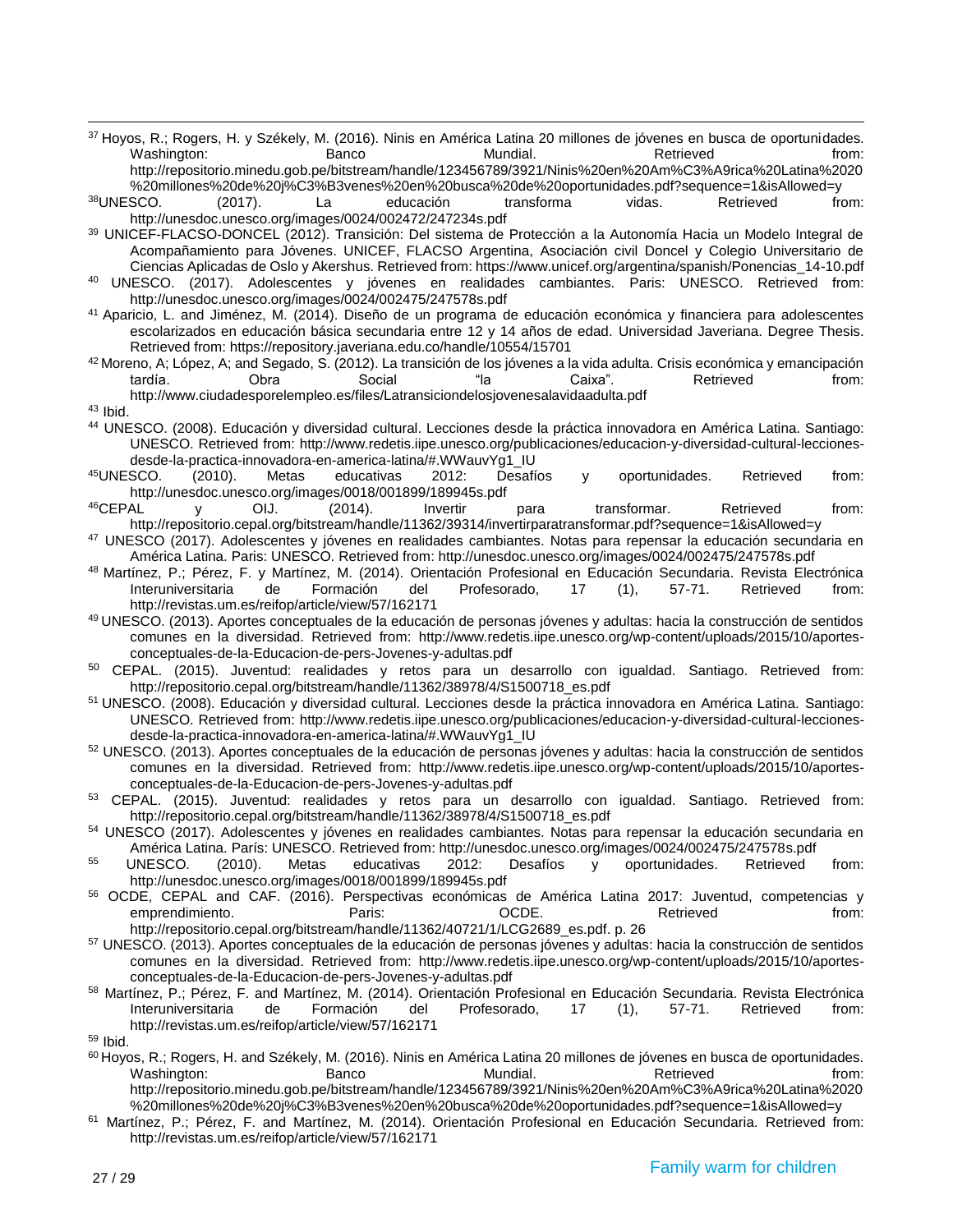- 62 Aparicio, L. and Jiménez, M. (2014). Diseño de un programa de educación económica y financiera para adolescentes escolarizados en educación básica secundaria entre 12 y 14 años de edad. Universidad Javeriana. Grade Thesis. Retrieved from[: https://repository.javeriana.edu.co/handle/10554/15701](https://repository.javeriana.edu.co/handle/10554/15701)
- 63 García, N.; Grifoni, A.; López, J. and Mejía, D. (2013). La educación financiera en América Latina y el Caribe: Situación actual y perspectivas. CAF: Caracas.

- <sup>65</sup> Domínguez, J. (2013). Educación Financiera para Jóvenes: Una visión introductoria. Instituto Universitario de Análisis Económico y Social. Retrieved from: [http://www3.uah.es/iaes/publicaciones/DT\\_05\\_13.pdf](http://www3.uah.es/iaes/publicaciones/DT_05_13.pdf)
- 66 Polania, F.; Suaza, C.; Arevalo, N. and Fierro, D. (2016). La Cultura Financiera como el nuevo motor para el desarrollo económico en Latinoamérica. Universidad EAN: Colombia. Retrieved from: <http://repository.ean.edu.co/handle/10882/8951>
- 67 García, N.; Grifoni, A.; López, J. and Mejía, D. (2013). La educación financiera en América Latina y el Caribe: Situación actual y perspectivas. CAF: Caracas. Retrieved from:http://scioteca.caf.com/bitstream/handle/123456789/379/caf\_12\_educaci\_n\_financiera5.pdf?sequence=1&isAllo wed=y
- <sup>68</sup> Polania, F.; Suaza, C.; Arevalo, N. and Fierro, D. (2016). La Cultura Financiera como el nuevo motor para el desarrollo<br>económico an latinoamérica. Universidad EAN: Colombia. Retrieved from: económico en Latinoamérica. Universidad EAN: Colombia. Retrieved from: <http://repository.ean.edu.co/handle/10882/8951>
- <sup>69</sup> Domínguez, J. (2013). Educación Financiera para Jóvenes: Una visión introductoria. Instituto Universitario de Análisis Económico y Social. Retrieved from: [http://www3.uah.es/iaes/publicaciones/DT\\_05\\_13.pdf](http://www3.uah.es/iaes/publicaciones/DT_05_13.pdf)
- <sup>70</sup> Oficina Internacional del Trabajo. (2012). La crisis del empleo de los jóvenes: ¡Actuemos ya! Conferencia Internacional del Trabajo: Ginebra. Retrieved from: [http://www.ilo.org/wcmsp5/groups/public/---ed\\_norm/--](http://www.ilo.org/wcmsp5/groups/public/---ed_norm/---relconf/documents/meetingdocument/wcms_176940.pdf) [relconf/documents/meetingdocument/wcms\\_176940.pdf](http://www.ilo.org/wcmsp5/groups/public/---ed_norm/---relconf/documents/meetingdocument/wcms_176940.pdf)
- <sup>71</sup> Oficina Internacional del Trabajo. (2015). Panorama Laboral 2015. Retrieved from: [http://www.ilo.org/wcmsp5/groups/public/---americas/---ro-lima/documents/publication/wcms\\_435169.pdf](http://www.ilo.org/wcmsp5/groups/public/---americas/---ro-lima/documents/publication/wcms_435169.pdf)
- <sup>72</sup> Oficina Internacional del Trabajo. (2017). OIT: desempleo juvenil en Amércia Latina subió a 18,3 por ciento. Retrieved from: [http://www.ilo.org/americas/sala-de-prensa/WCMS\\_555891/lang--es/index.htm](http://www.ilo.org/americas/sala-de-prensa/WCMS_555891/lang--es/index.htm)
- <sup>73</sup> Oficina Internacional del Trabajo (2015). Panorama Laboral 2015. Retrieved from[: http://www.ilo.org/wcmsp5/groups/public/-](http://www.ilo.org/wcmsp5/groups/public/---americas/---ro-lima/documents/publication/wcms_435169.pdf) [--americas/---ro-lima/documents/publication/wcms\\_435169.pdf](http://www.ilo.org/wcmsp5/groups/public/---americas/---ro-lima/documents/publication/wcms_435169.pdf)
- <sup>74</sup> UNICEF. (2015). Una aproximación a la situación de adolescentes y jóvenes en América Latina y el Caribe a partir de evidencia cuantitativa reciente. Panama: UNICEF. Retrieved from: [https://www.unicef.org/lac/UNICEF\\_Situacion\\_de\\_Adolescentes\\_\\_y\\_Jovenes\\_en\\_LAC\\_junio2105.pdf](https://www.unicef.org/lac/UNICEF_Situacion_de_Adolescentes__y_Jovenes_en_LAC_junio2105.pdf)
- <sup>75</sup> OCDE, CEPAL and CAF. (2016). Perspectivas económicas de América Latina 2017: Juventud, competencias y emprendimiento. París: OCDE. Retrieved from: [http://repositorio.cepal.org/bitstream/handle/11362/40721/1/LCG2689\\_es.pdf.](http://repositorio.cepal.org/bitstream/handle/11362/40721/1/LCG2689_es.pdf) p. 26
- <sup>76</sup> Ascensión, M. (2016). Estrategias para atender el empleo juvenil en la economía informal. Revista Latinoamericana de Derecho Social, 23 (1), pp. 89-121. Retrieved from: [http://ac.els-cdn.com/S1870467016300045/1-s2.0-](http://ac.els-cdn.com/S1870467016300045/1-s2.0-S1870467016300045-main.pdf?_tid=c13fb806-9d8211e7) [S1870467016300045-main.pdf?\\_tid=c13fb806-](http://ac.els-cdn.com/S1870467016300045/1-s2.0-S1870467016300045-main.pdf?_tid=c13fb806-9d8211e7)
- [9d8211e7a](http://ac.els-cdn.com/S1870467016300045/1-s2.0-S1870467016300045-main.pdf?_tid=c13fb806-9d8211e7)66c00000aab0f6c&acdnat=1505857237\_bacb7248a28f3a151880aa4b78ab0 0d9
- <sup>77</sup> Oficina Internacional del Trabajo. (2012). La crisis del empleo de los jóvenes: ¡Actuemos ya! Conferencia Internacional del Trabajo: Ginebra. Retrieved from: [http://www.ilo.org/wcmsp5/groups/public/---ed\\_norm/--](http://www.ilo.org/wcmsp5/groups/public/---ed_norm/---relconf/documents/meetingdocument/wcms_176940.pdf) [relconf/documents/meetingdocument/wcms\\_176940.pdf](http://www.ilo.org/wcmsp5/groups/public/---ed_norm/---relconf/documents/meetingdocument/wcms_176940.pdf)
- <sup>78</sup> Hoyos, R.; Rogers, H. and Székely, M. (2016). Ninis en América Latina 20 millones de jóvenes en busca de oportunidades.<br>Fetrieved banco Mundial. Retrieved From: Washington: Banco Mundial. Retrieved from: [http://repositorio.minedu.gob.pe/bitstream/handle/123456789/3921/Ninis%20en%20Am%C3%A9rica%20Latina%2020](http://repositorio.minedu.gob.pe/bitstream/handle/123456789/3921/Ninis%20en%20Am%C3%A9rica%20Latina%2020%20millones%20de%20j%C3%B3venes%20en%20busca%20de%20oportunidades.pdf?sequence=1&isAllowed=y) [%20millones%20de%20j%C3%B3venes%20en%20busca%20de%20oportunidades.pdf?sequence=1&isAllowed=y](http://repositorio.minedu.gob.pe/bitstream/handle/123456789/3921/Ninis%20en%20Am%C3%A9rica%20Latina%2020%20millones%20de%20j%C3%B3venes%20en%20busca%20de%20oportunidades.pdf?sequence=1&isAllowed=y)
- <sup>79</sup> Oficina Internacional del Trabajo. (2012). La crisis del empleo de los jóvenes: ¡Actuemos ya! Conferencia Internacional del Trabajo: Ginebra. Retrieved from: [http://www.ilo.org/wcmsp5/groups/public/---ed\\_norm/--](http://www.ilo.org/wcmsp5/groups/public/---ed_norm/---relconf/documents/meetingdocument/wcms_176940.pdf) [relconf/documents/meetingdocument/wcms\\_176940.pdf](http://www.ilo.org/wcmsp5/groups/public/---ed_norm/---relconf/documents/meetingdocument/wcms_176940.pdf)
- 80 Incarnato (2012) en Aldeas Infantiles SOS Uruguay (2016). El egreso de adolescentes y jóvenes del sistema de protección (1ra edición). SOS Children´s Villages Uruguay, Montevideo, Uruguay.
- <sup>81</sup>PNUD. (2014). Juventud empoderada, futuro sostenible. Retrieved from: http://www.undp.org/content/undp/es/home/librarypage/democratic-governance/youthstrategy.html
- 82 Isqut, A. and Weller, J. (2016). Protección y formación. Instituciones para mejorar la inserción laboral en América Latina y Asia. Santiago: CEPAL. Retrieved from: https://www.cepal.org/es/publicaciones/40660-proteccion-formacioninstituciones-mejorar-la-insercion-laboral-america-latina
- 83 UNESCO. (2013). Aportes conceptuales de la educación de personas jóvenes y adultas: hacia la construcción de sentidos comunes en la diversidad. Retrieved from: [http://www.redetis.iipe.unesco.org/wp-content/uploads/2015/10/aportes](http://www.redetis.iipe.unesco.org/wp-content/uploads/2015/10/aportes-conceptuales-de-la-Educacion-de-pers-Jovenes-y-adultas.pdf)[conceptuales-de-la-Educacion-de-pers-Jovenes-y-adultas.pdf](http://www.redetis.iipe.unesco.org/wp-content/uploads/2015/10/aportes-conceptuales-de-la-Educacion-de-pers-Jovenes-y-adultas.pdf)
- 84 UNESCO. (2014). Juventud, participación y desarrollo social en América Latina y el Caribe. Retrieved from:http://unesdoc.unesco.org/images/0023/002325/232529S.pdf
- <sup>85</sup> ILO. (2013). Mejorar la empleabilidad de los jóvenes: ¿Qué? ¿Por qué? y ¿Cómo? Guía sobre competencias clave. Retrieved from: http://www.ilo.org/skills/areas/skills-for-youth-employment/ WCMS\_213452/lang--en/index.htm

 $64$  Ibid.